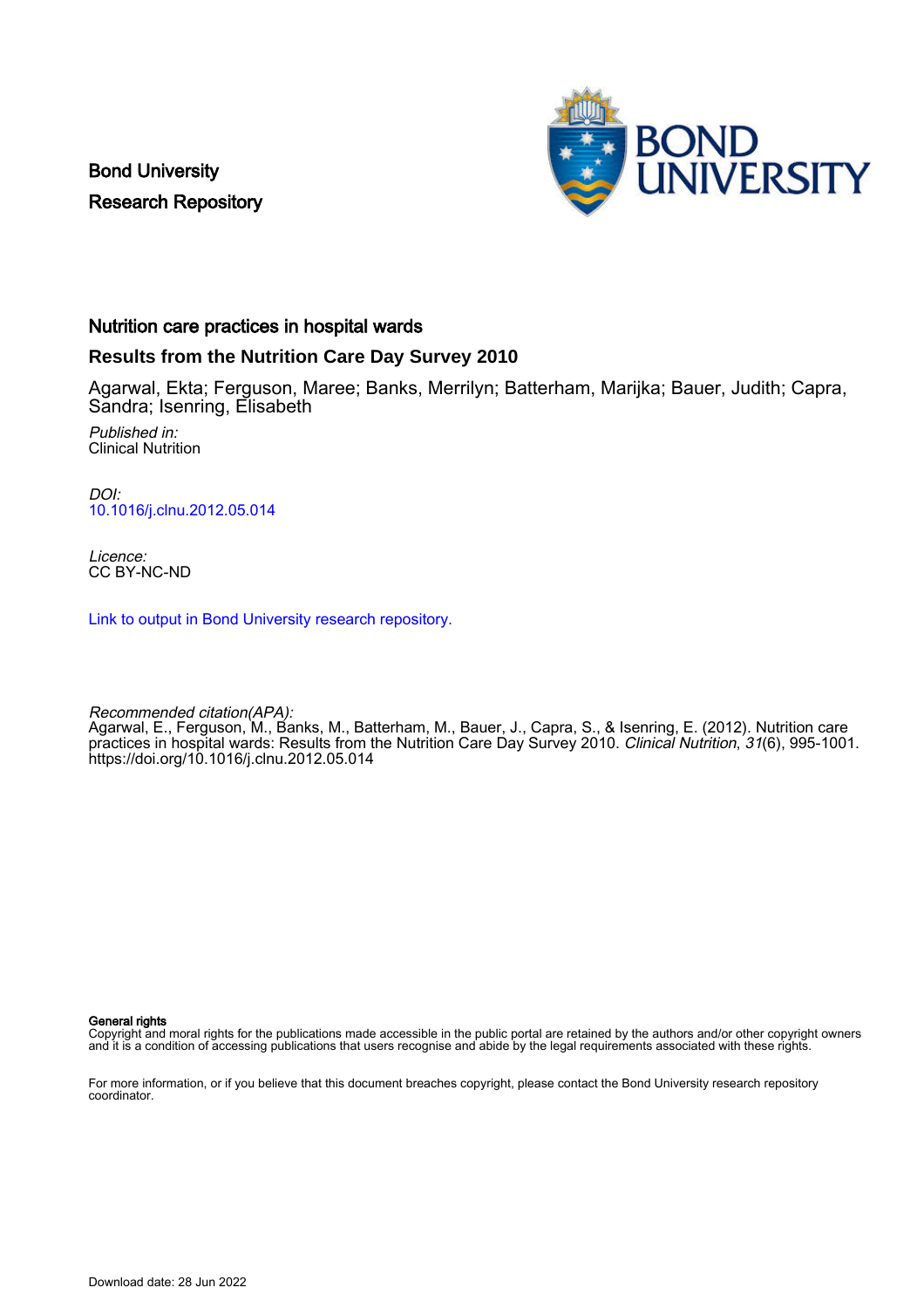## **[Bond University](http://bond.edu.au/)**

**[From the SelectedWorks of Ekta Agarwal](https://works.bepress.com/ekta-agarwal/)**

December, 2012

# Nutrition care practices in hospital wards: Results from the Nutrition Care Day Survey 2010

Ekta Agarwal, *The University of Queensland* Maree Ferguson, *University of Queensland* Merrilyn Banks, *The University of Queensland, Australia* Marijka J Batterham, *University of Wollongong* Judith Bauer, *The University of Queensland*, et al.



Available at: <https://works.bepress.com/ekta-agarwal/5/>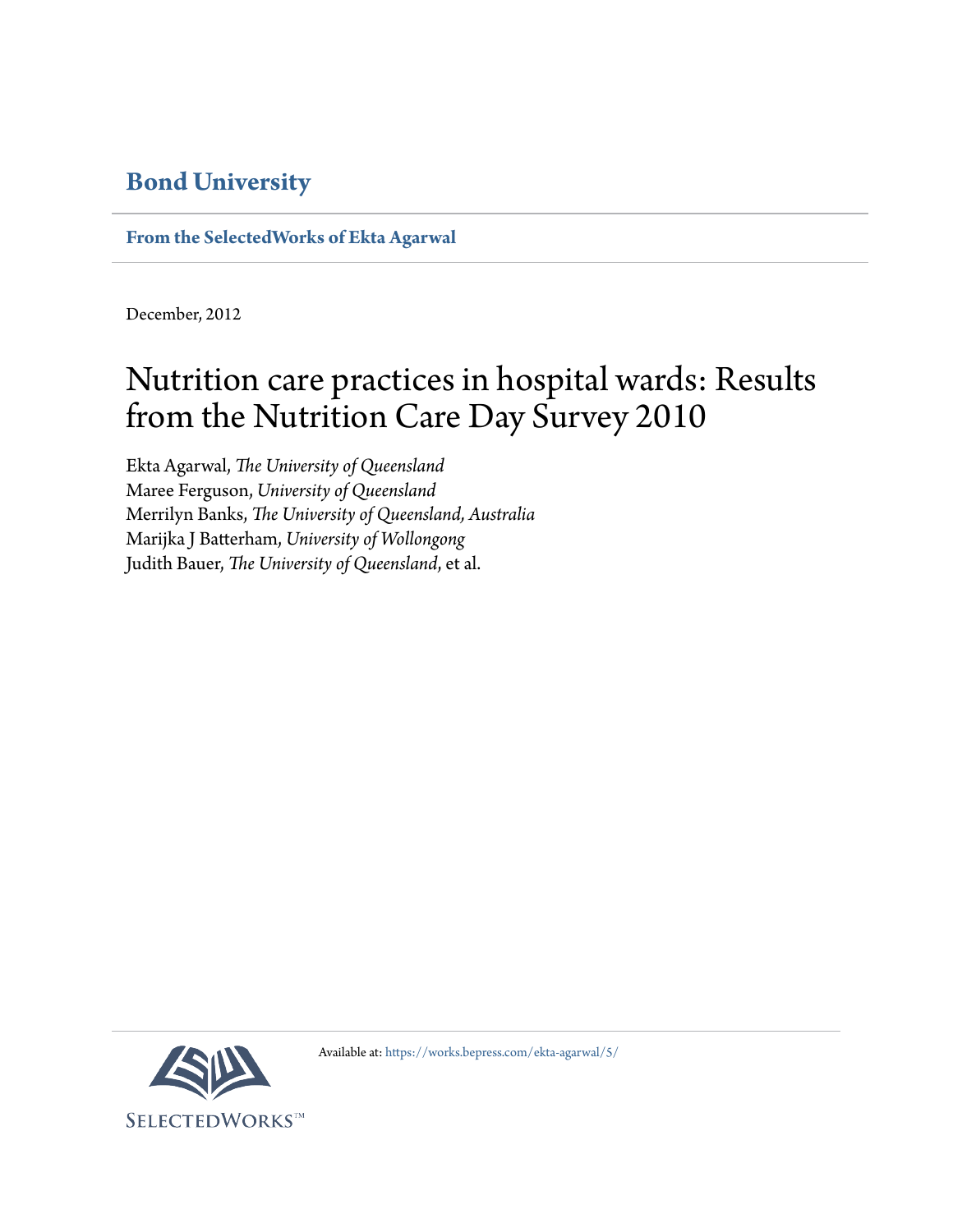- **Title:** *Nutrition care practices in hospital wards: Results from the Nutrition Care Day*
- *Survey 2010*
- 3 Ekta Agarwal<sup>1</sup>, Maree Ferguson<sup>1, 2</sup>, Merrilyn Banks<sup>1, 3</sup>, Marijka Batterham<sup>4</sup>, Judith Bauer<sup>1</sup>,
- 4 Sandra Capra<sup>1</sup>, Elisabeth Isenring<sup>1, 2</sup>
- 5 <sup>1</sup>The University of Queensland, Brisbane, QLD 4072, Australia
- 6 <sup>2</sup> Princess Alexandra Hospital, Brisbane, QLD 4102, Australia
- <sup>3</sup>Royal Brisbane and Women's Hospital, Brisbane, QLD 4029, Australia
- 8 <sup>4</sup>The University of Wollongong, Wollongong, NSW 2522, Australia
- 
- **Short title:** Nutrition care practices in hospital wards
- 

## **List of abbreviations:**

- 13 ADA EAL: American Dietetic Association Evidence Analysis Library ®
- ANCDS Australasian Nutrition Care Day Survey
- Aus Australia
- AuSPEN Australasian Society of Parenteral and Enteral Nutrition
- HPE High Protein Energy Diet
- MST Malnutrition Screening Tool
- MUST Malnutrition Universal Screening Tool
- NCCAC: National Collaborating Centre for Acute Care
- NHMRC: National Health and Medical Research Council
- NRS-2002 Nutrition Risk Screening-2002 tool
- ONS Oral Nutritional Supplement
- 
- 
- 
-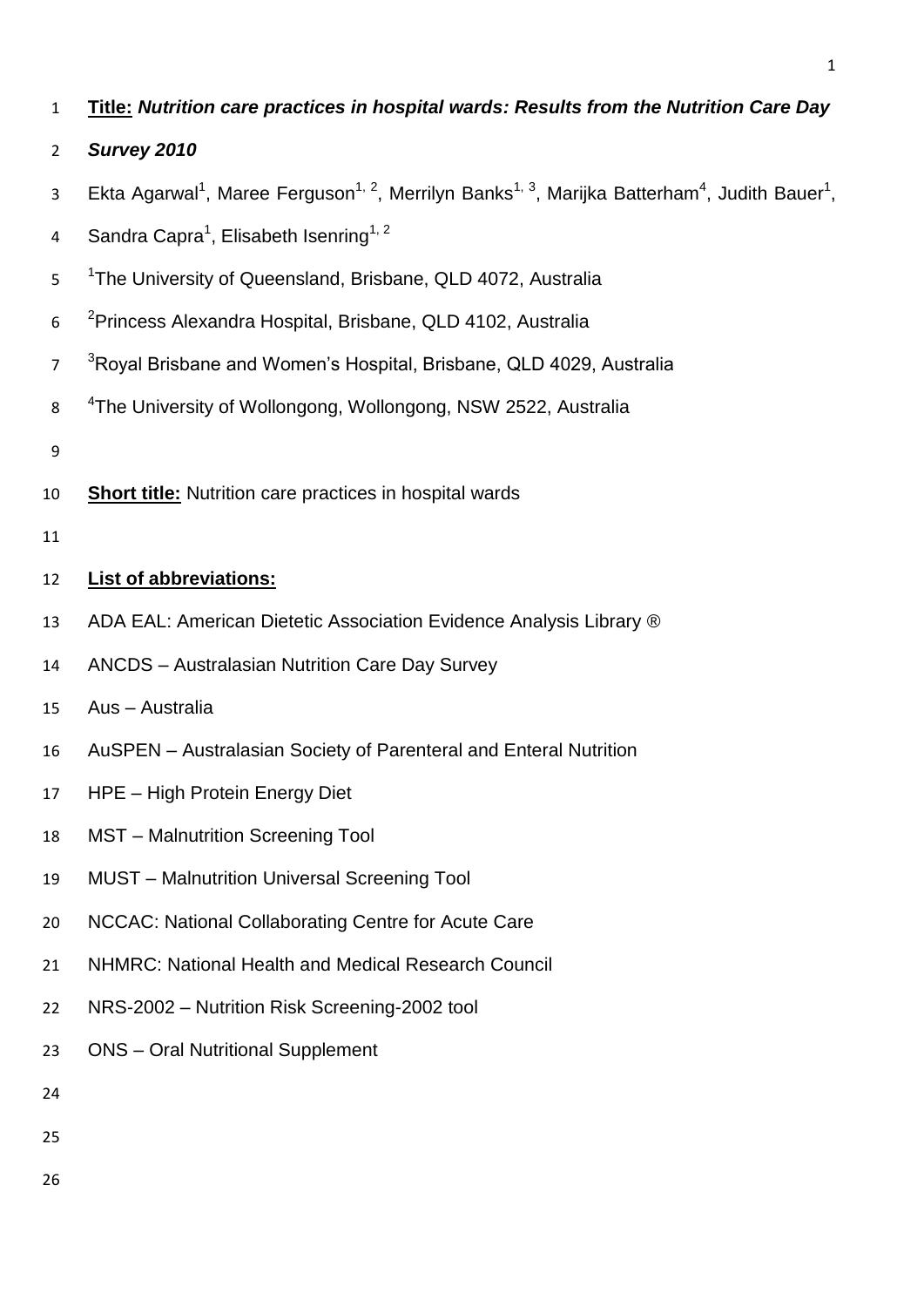| 27 | <b>Address for Correspondence:</b>      |
|----|-----------------------------------------|
| 28 | Mrs Ekta Agarwal                        |
| 29 | PhD Candidate,                          |
| 30 | <b>School of Human Movement Studies</b> |
| 31 | The University of Queensland            |
| 32 | St Lucia                                |
| 33 | Queensland 4072                         |
| 34 | Australia                               |
| 35 | Contact Number: + 61 422 851650         |
| 36 | Email address: e.agarwal@uq.edu.au      |
| 37 |                                         |
| 38 |                                         |
| 39 |                                         |
| 40 |                                         |
| 41 |                                         |
| 42 |                                         |
| 43 |                                         |
| 44 |                                         |
| 45 |                                         |
| 46 |                                         |
| 47 |                                         |
| 48 |                                         |
| 49 |                                         |
| 50 |                                         |
| 51 |                                         |
| 52 |                                         |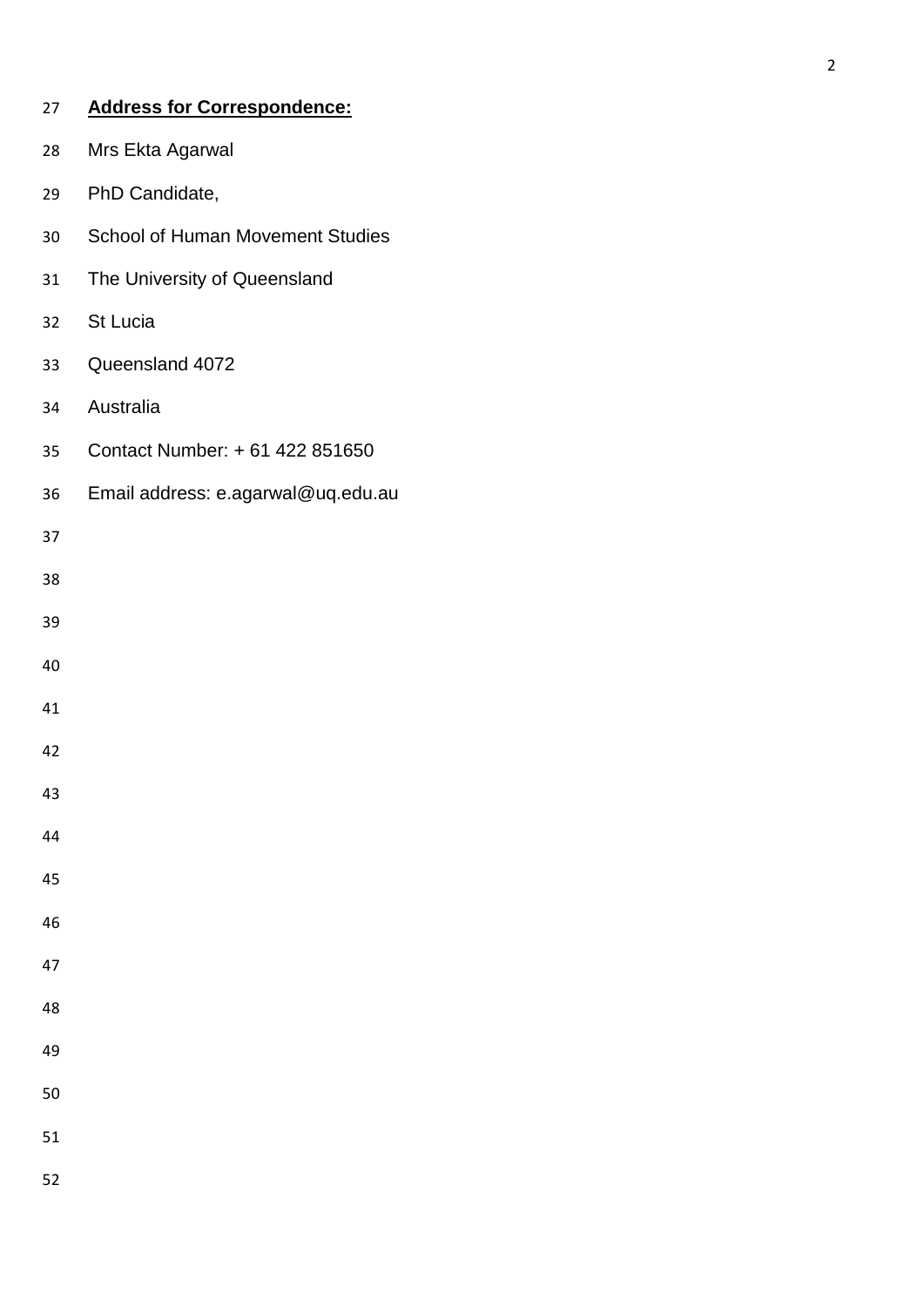#### **Abstract**

- **Background and Aim:** This paper describes nutrition care practices in acute care hospitals across Australia and New Zealand.
- **Methods:** A survey on nutrition care practices in Australian and New Zealand hospitals
- was completed by Directors of dietetics departments of 56 hospitals that participated in the
- Australasian Nutrition Care Day Survey 2010.
- **Results:** Overall 370 wards representing various specialities participated in the study.
- Nutrition risk screening was conducted in 64% (n= 234) of the wards. Seventy nine
- percent (n=185) of these wards reported using the Malnutrition Screening Tool, 16% using
- 62 the Malnutrition Universal Screening Tool ( $n= 37$ ), and 5% using local tools ( $n= 12$ ).
- Nutrition risk rescreening was conducted in 14% (n= 53) of the wards. More than half the
- wards referred patients at nutrition risk to dietitians and commenced a nutrition intervention
- protocol. Feeding assistance was provided in 89% of the wards. "Protected" meal times
- were implemented in 5% of the wards.
- **Conclusion:** A large number of acute care hospital wards in Australia and New Zealand do not comply with evidence-based practice guidelines for nutritional management of
- malnourished patients. This study also provides recommendations for practice.

(184 words)

- 
- **Keywords:** Nutrition risk, malnutrition, screening, dietary interventions, evidence-based guidelines, Australasian Nutrition Care Day Survey
- 
- 
- 
- 
- 
-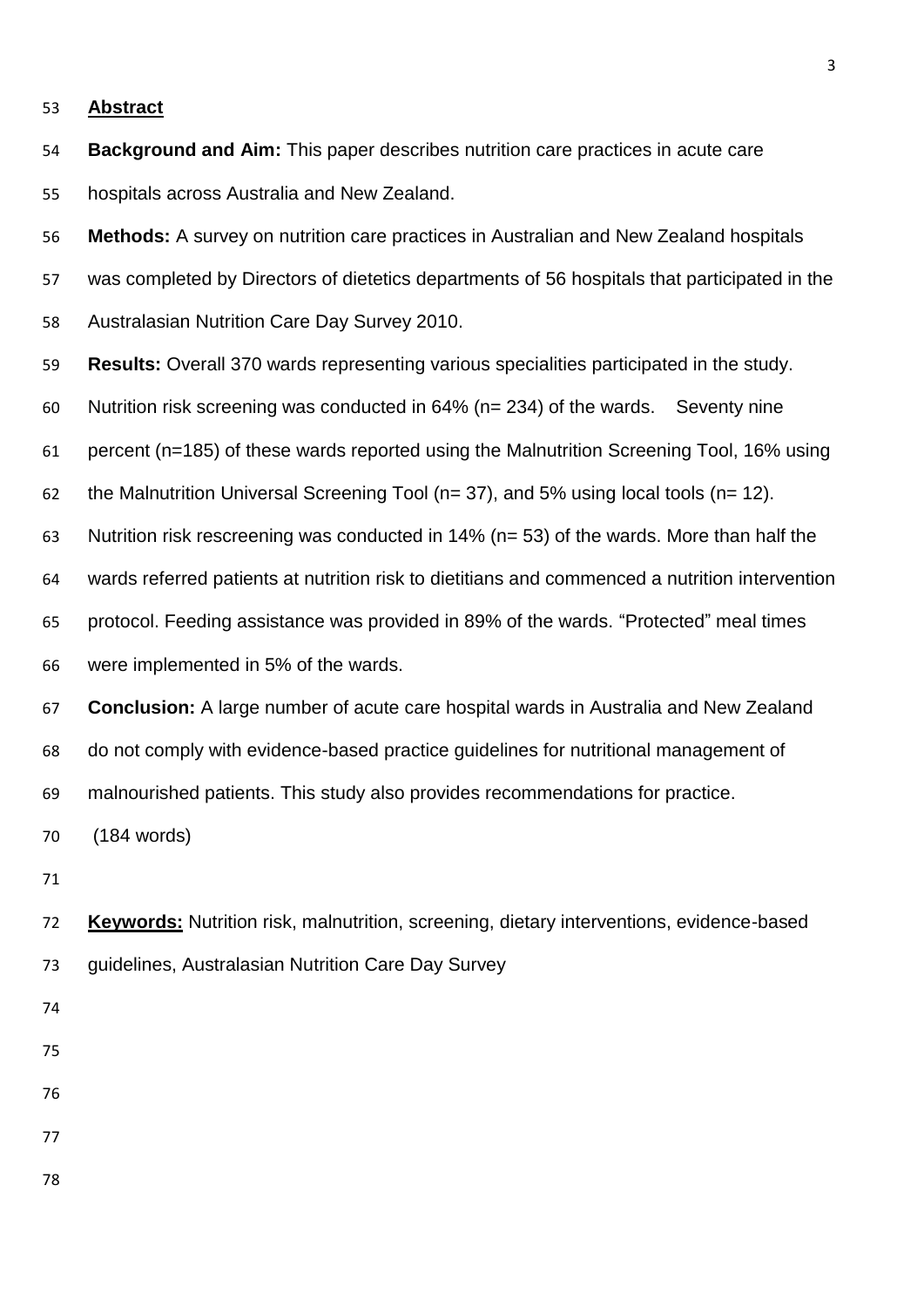#### **Introduction**

 The Australasian Nutrition Care Day Survey (ANCDS) reported a 30% malnutrition prevalence rate in acute care patients in hospitals across Australia and New Zealand [\[1\]](#page-23-0). While patients are often admitted to hospital with existing malnutrition [\[1,](#page-23-0) [2\]](#page-23-1), the deterioration of their nutritional status during hospitalisation is not uncommon. Malnutrition is associated with adverse outcomes such as higher complications rates, impaired wound healing, increased length of hospital stay, higher readmission rates, increased morbidity and mortality, and increased health care costs [\[3\]](#page-23-2). Given its high prevalence and associated repercussions, early identification of malnutrition (or nutritional risk) is undisputable [\[4\]](#page-23-3).

 Nutrition screening, a rapid and simple procedure, can help detect patients who are at nutritional risk or have existing nutritional problems [\[5\]](#page-23-4). A variety of screening tools [\[6-10\]](#page-23-5) have been validated and endorsed by nutrition care guidelines in different countries [\[11-](#page-23-6) [13\]](#page-23-6). However, the extent of the integration of nutritional screening within nutrition care in hospitals across Australia and New Zealand is unclear. While there is no published information about nutrition screening practices in New Zealand, a nutrition screening survey was conducted in 1995 [\[14\]](#page-23-7) and repeated in 2008 [\[15\]](#page-23-8) within Australian hospitals. In 1995, responses from dietitians representing 124 hospitals indicated that only 3% (n= 4) of the hospitals conducted nutrition screening [\[14\]](#page-23-7). In 2008, responses from 68 hospitals indicated that 78% (n= 53) of the hospitals had adopted screening as routine practice [\[15\]](#page-23-8), although the results may not have been reflective of the total population.

 In 2009, the Dietitians Association of Australia published "Evidence Based Practice Guidelines for the Nutritional Management in Adult Patients across the Continuum of Care" [\[11\]](#page-23-6). In addition to recommending nutrition screening, these guidelines also endorsed practices such as dietary counselling, fortification of food, oral nutritional supplements,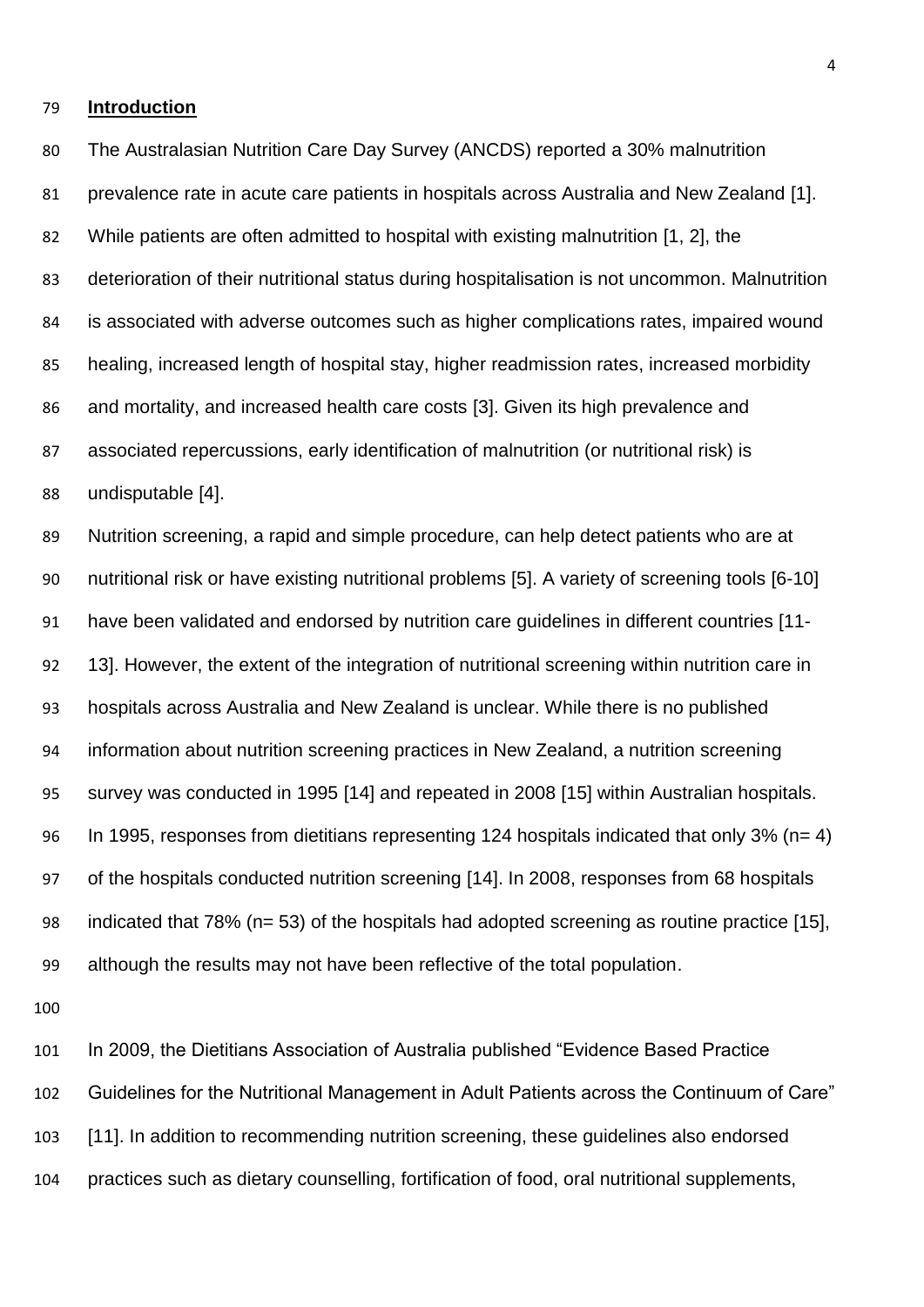| 105 | tube feeding, parenteral nutrition, and the provision of feeding assistance at meal times as |
|-----|----------------------------------------------------------------------------------------------|
| 106 | part of standardised nutrition care for acute patients [11]. It remains unknown if these     |
| 107 | guidelines have been implemented in hospitals across Australia or New Zealand. Evidence      |
| 108 | regarding the compliance with these practices within New Zealand hospitals is also           |
| 109 | lacking.                                                                                     |
| 110 | The present study is a part of the larger ANCDS and aims to describe nutrition care          |
| 111 | practices in acute care wards of participating hospitals. The paper also compares current    |
| 112 | practices with various evidence-based nutrition care practice guidelines (Appendix 1).       |
| 113 |                                                                                              |
| 114 |                                                                                              |
| 115 |                                                                                              |
| 116 |                                                                                              |
| 117 |                                                                                              |
| 118 |                                                                                              |
| 119 |                                                                                              |
| 120 |                                                                                              |
| 121 |                                                                                              |
| 122 |                                                                                              |
| 123 |                                                                                              |
| 124 |                                                                                              |
| 125 |                                                                                              |
| 126 |                                                                                              |
| 127 |                                                                                              |
| 128 |                                                                                              |
| 129 |                                                                                              |
| 130 |                                                                                              |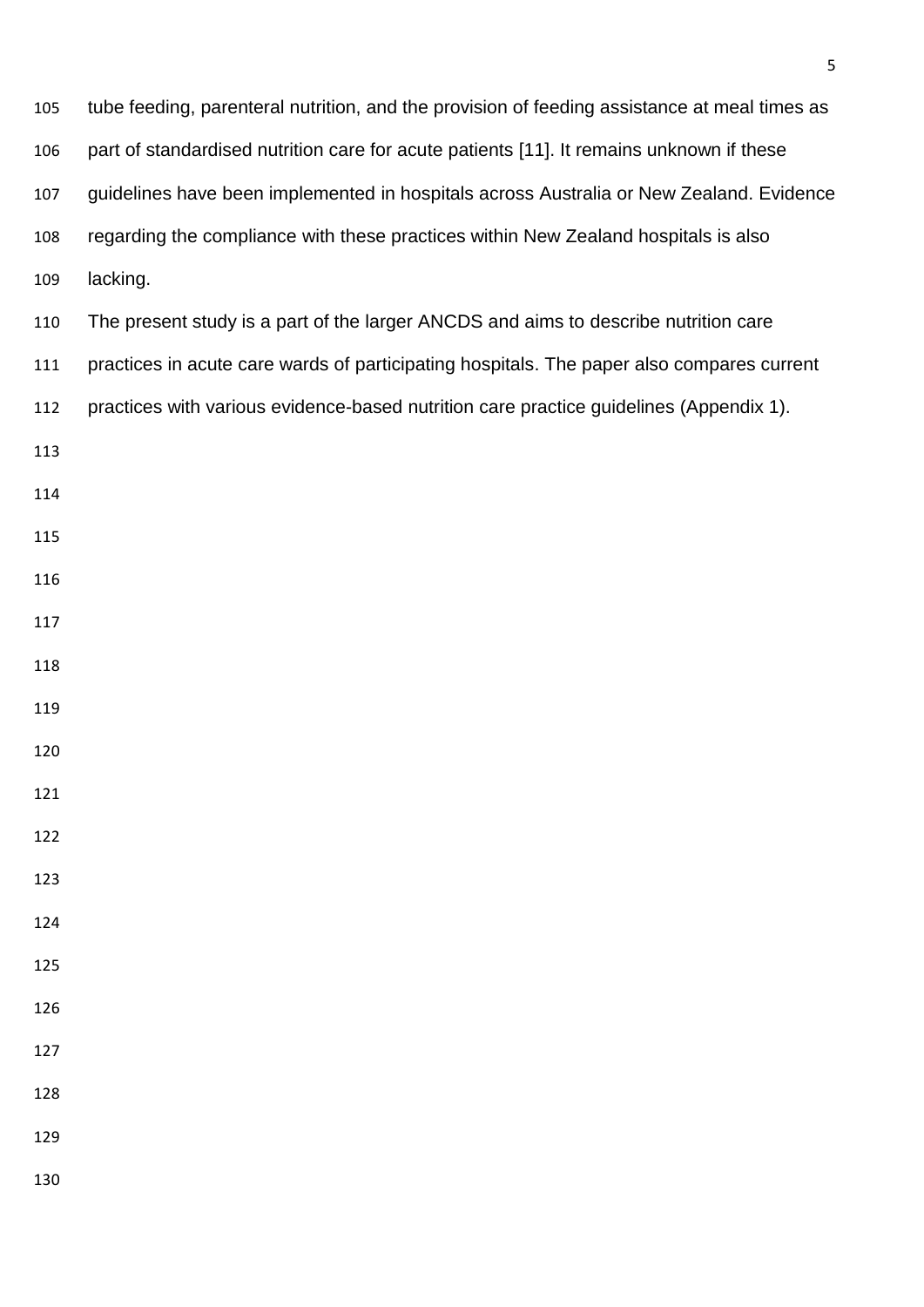| 131 | <b>Methods</b>                                                                              |
|-----|---------------------------------------------------------------------------------------------|
| 132 | The ANCDS was a multisite cross-sectional survey. Members of the Australasian Society       |
| 133 | of Parenteral and Enteral Nutrition (AuSPEN), and Dietitians Association of Australia       |
| 134 | (DAA) Interest Groups participated in the study. Site representatives from each             |
| 135 | participating hospital were provided with details regarding the study methodology. Wards    |
| 136 | where:                                                                                      |
| 137 | malnutrition prevalence was likely to be low (e.g. Maternity and Obstetric);                |
| 138 | patient burden for participation was likely to be high or patients were critically ill      |
| 139 | (e.g. Paediatric, Mental health (including eating disorders), Intensive Care Units,         |
| 140 | High Dependency Units, Emergency Departments);                                              |
| 141 | nutrition screening and assessment are not routinely performed (Outpatient<br>$\bullet$     |
| 142 | Departments);                                                                               |
| 143 | were excluded from the study. Non-acute care wards (such as Rehabilitation and sub-         |
| 144 | acute wards) were also excluded.                                                            |
| 145 | Directors of Nutrition and Dietetics Departments of participating hospitals were requested  |
| 146 | to complete a questionnaire for each participating ward from their hospital for this study. |
| 147 | Information collected in the questionnaire included:                                        |
| 148 | Ward speciality                                                                             |
| 149 | Number of beds                                                                              |
| 150 | Protocols regarding:                                                                        |
| 151 | Weighing patients,<br>$\circ$                                                               |
| 152 | Nutrition screening and rescreening,<br>O                                                   |
| 153 | Management of patients with nutritional risk,<br>$\circ$                                    |
| 154 | "Protected" meal times (periods when all non-urgent clinical ward-based<br>$\circ$          |
| 155 | activities are ceased to allow for patients to eat meals without interruptions              |
| 156 | and for staff to offer assistance to improve patients' nutritional intake [16]),            |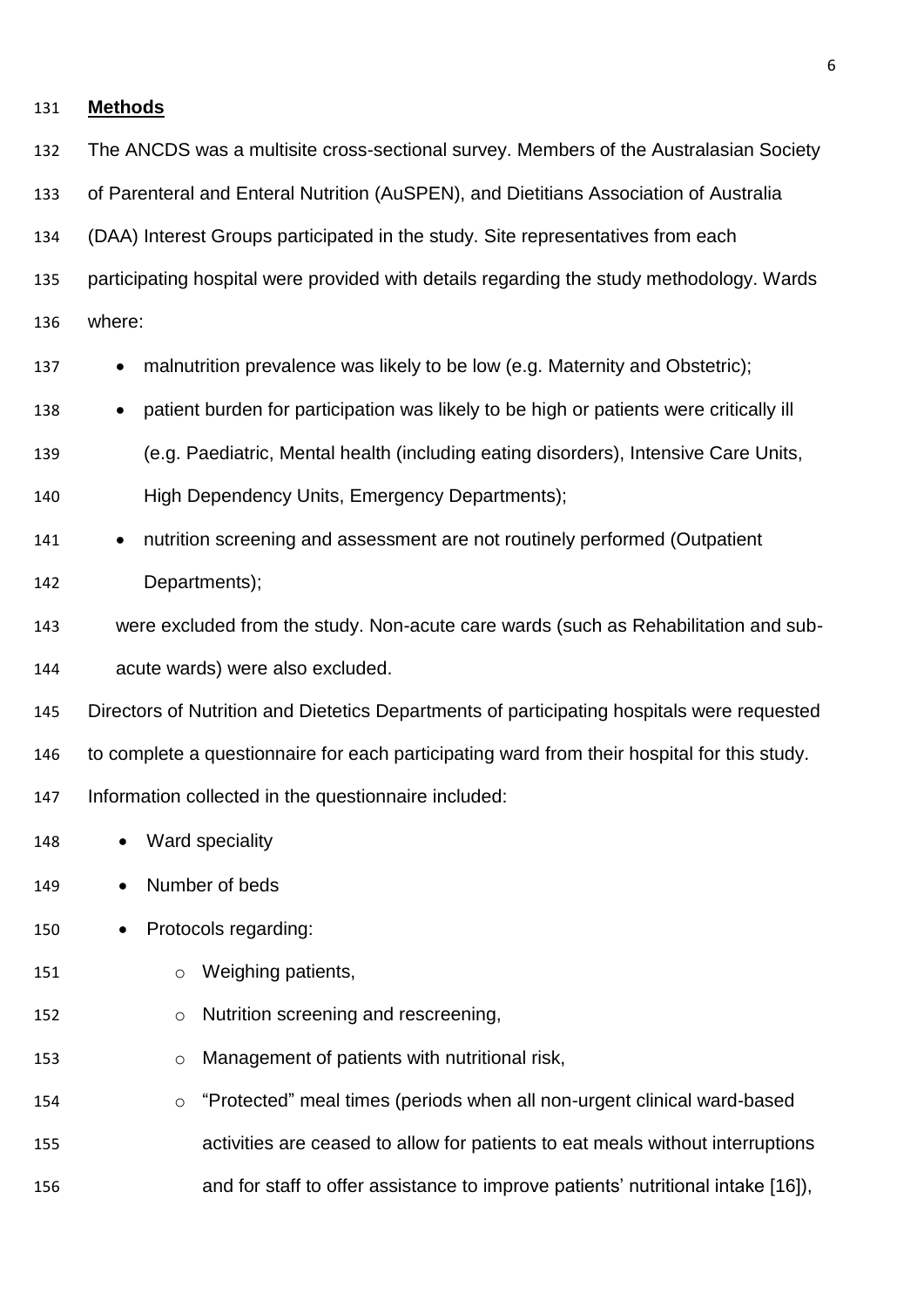o Feeding assistance (a variety of activities such as adjusting the bed-table to allow easier access to the meal, helping patients sit comfortably, opening food containers, helping patients with using cutlery, providing verbal encouragement, cutting the meals, pouring drinks into cups, providing a more social atmosphere, and physically feeding the patients [\[17\]](#page-23-10)). Ethical approval was provided by the Medical Research Ethics Committee of The University of Queensland. Approval was also obtained from local Human Research Ethics Committees of participating hospitals.

#### **Statistical Analyses**

All statistical analyses were performed with software package PASW Statistics Gradpack

18 (SPSS Inc., USA). Frequency and percentage was used to describe categorical

variables (ward speciality; protocols related to weighing patients, "protected" meal times,

feeding assistance, nutrition screening, nutrition rescreening, type of screening tool used,

dietary interventions for patients identified as at risk of malnutrition).

 Bivariate analyses of categorical variables were undertaken using Chi-square tests. . Exact tests (using Monte Carlo method) were used when the minimum cell frequency assumption was violated. Comparisons of medians were performed using non-parametric tests (Mann-Whitney U Test). P-values less than 0.05 (two tailed) were considered statistically significant.

- 
- 
- 
- 
- 
- 
-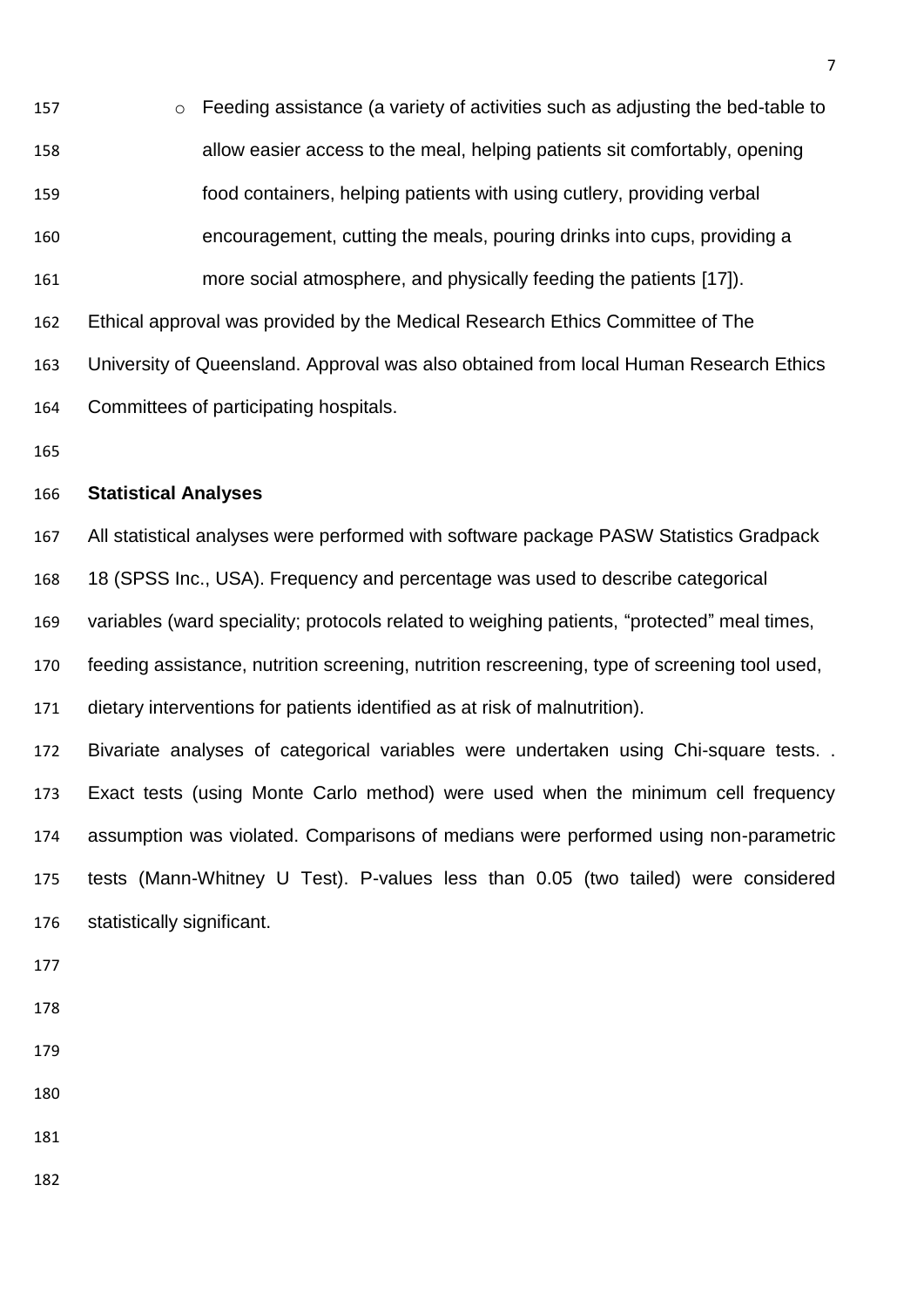#### **Results**

- **1. Demographics:** A total of 370 wards from 56 hospitals participated in the study
- (Australia: 287 wards from 42 hospitals; New Zealand: 83 wards from 14 hospitals)
- (Table 1). Wards from eight main specialities (Medical, Surgical, Oncology, Neurology,
- Orthopaedics, Renal/Urology, Gastroenterology, and Cardiology/Respiratory) participated in
- 188 the study with ward sizes ranging from  $7 54$  beds.
- 

### **2. Protocols**

 **Weighing patients:** Patients' weights at the time of admission were recorded in 32% (n= 117) of the wards. More than half the wards (n= 204, 55%) weighed patients only when requested. Although the remaining wards did not record patient weights at the time of hospital admission, they did so on a daily (n= 12, 3%), weekly (n= 18, 5%), biweekly (n= 8, 2%), or pre-surgery (n= 10, 3%) basis. A significant difference in 196 protocols for weighing patients according to ward speciality was observed ( $\chi^2$ , p<0.01, df= 88). Oncology wards had the highest reports of weighing patients on admission (n= 12, 46%). The practice of weighing patients when requested was most commonly reported for orthopaedic (n= 24, 77%), gastroenterology (n= 8, 62%), other (n= 14, 61%), surgical (n= 47, 58%) and medical wards (n= 58, 57%).

 **Nutrition screening and rescreening practices**: Nutrition screening was routinely performed in 64% (n= 234) of all wards. Intra-hospital variations in nutrition screening practices were reported in 114 participating wards from 12 hospitals. Less than half of these wards (n= 54, 47%) implemented nutrition screening. .

When wards were evaluated regarding protocols for both weighing and nutrition

screening, the results were as follows: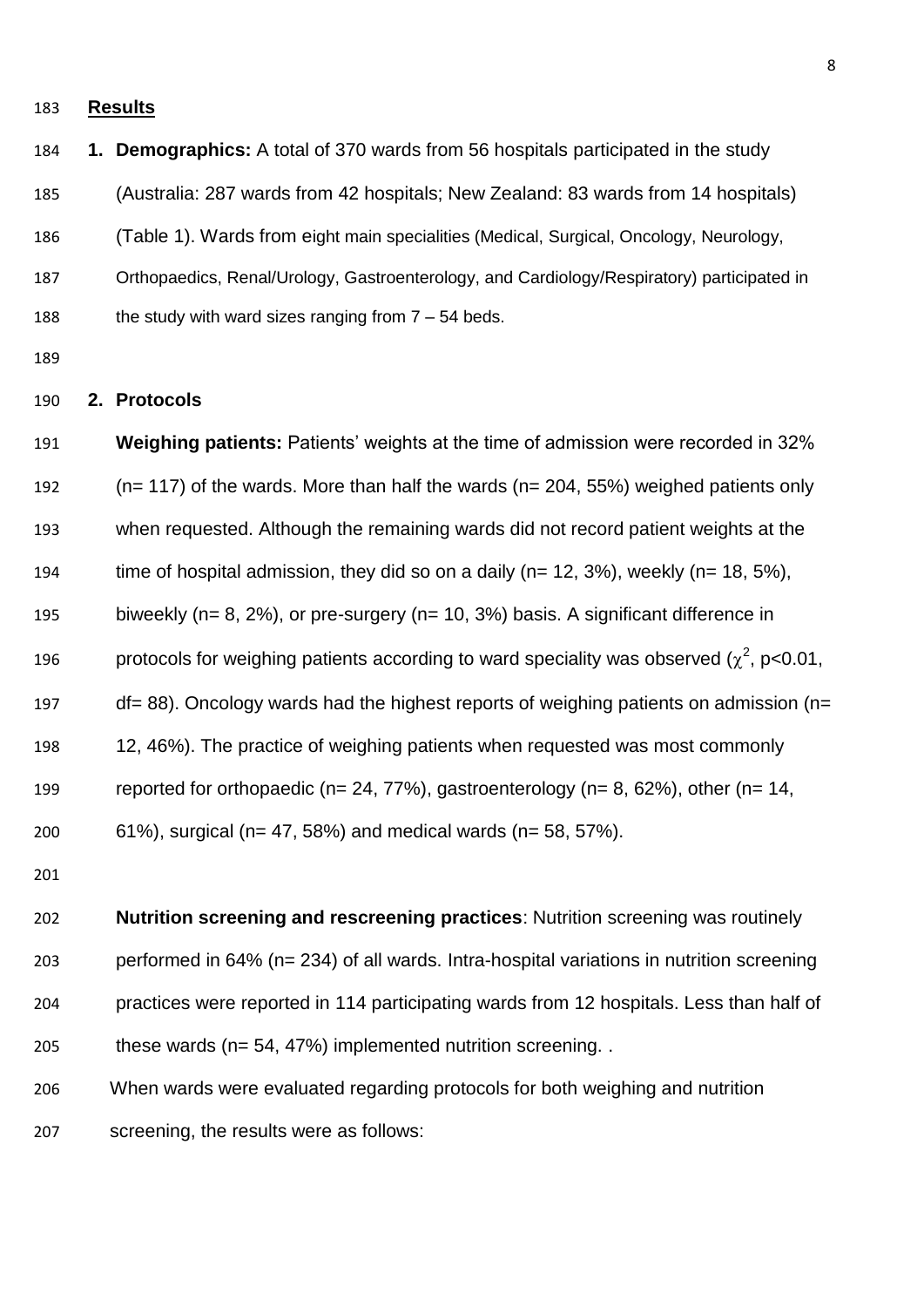| 208 | • One-third of the wards ( $n = 120, 33\%$ ) conducted nutrition screening and recorded      |
|-----|----------------------------------------------------------------------------------------------|
| 209 | patient weights at some stage during their admission;                                        |
| 210 | • 114 wards (31%) only conducted nutrition screening and recorded weights if a               |
| 211 | request was made;                                                                            |
| 212 | • 46 wards (12%) only weighed patients at some stage during admission and did not            |
| 213 | conduct nutrition screening;                                                                 |
| 214 | • 90 wards (24%) conducted neither routine weighing nor nutrition screening for their        |
| 215 | patients.                                                                                    |
| 216 | Nutrition rescreening was routinely performed in $14\%$ (n= 53) of the wards on a weekly     |
| 217 | $(n=48)$ , fortnightly $(n=3)$ or monthly $(n=2)$ basis. Nutrition rescreening was conducted |
| 218 | ad hoc (n= 42, 11%), when requested (n= 23, 6%) or never in 252 wards (68%).                 |
| 219 | Although no significant differences were found in screening and/or rescreening               |
| 220 | practices amongst ward specialities, these practices were significantly different amongst    |
| 221 | regions ( $p < 0.001$ ) (Table 1). Significant differences were also noticed when            |
| 222 | comparisons were made between regions regarding protocols for both- weighing and             |
| 223 | nutritional screening (p< 0.001) (Table 1).                                                  |
| 224 |                                                                                              |
| 225 | Nutrition Screening Tools: A majority of the wards that conducted nutrition screening,       |
| 226 | used the Malnutrition Screening Tool (MST) (n= 185, 79%). The remaining wards used           |
| 227 | either the Malnutrition Universal Screening Tool (MUST) (n= 37, 16%), Nutrition Risk         |
| 228 | Screening Tool (NRS-2002) ( $n=3, 1\%$ ), or other local screening tools ( $n=9, 4\%$ ).     |
| 229 | Wards from within four hospitals varied in their choice of tool (Table 2).                   |
| 230 |                                                                                              |
| 231 | Management of patients with nutrition risk: Table 3 summarises the management of             |
| 232 | patients with nutrition risk in wards where nutrition screening was performed (n= 234).      |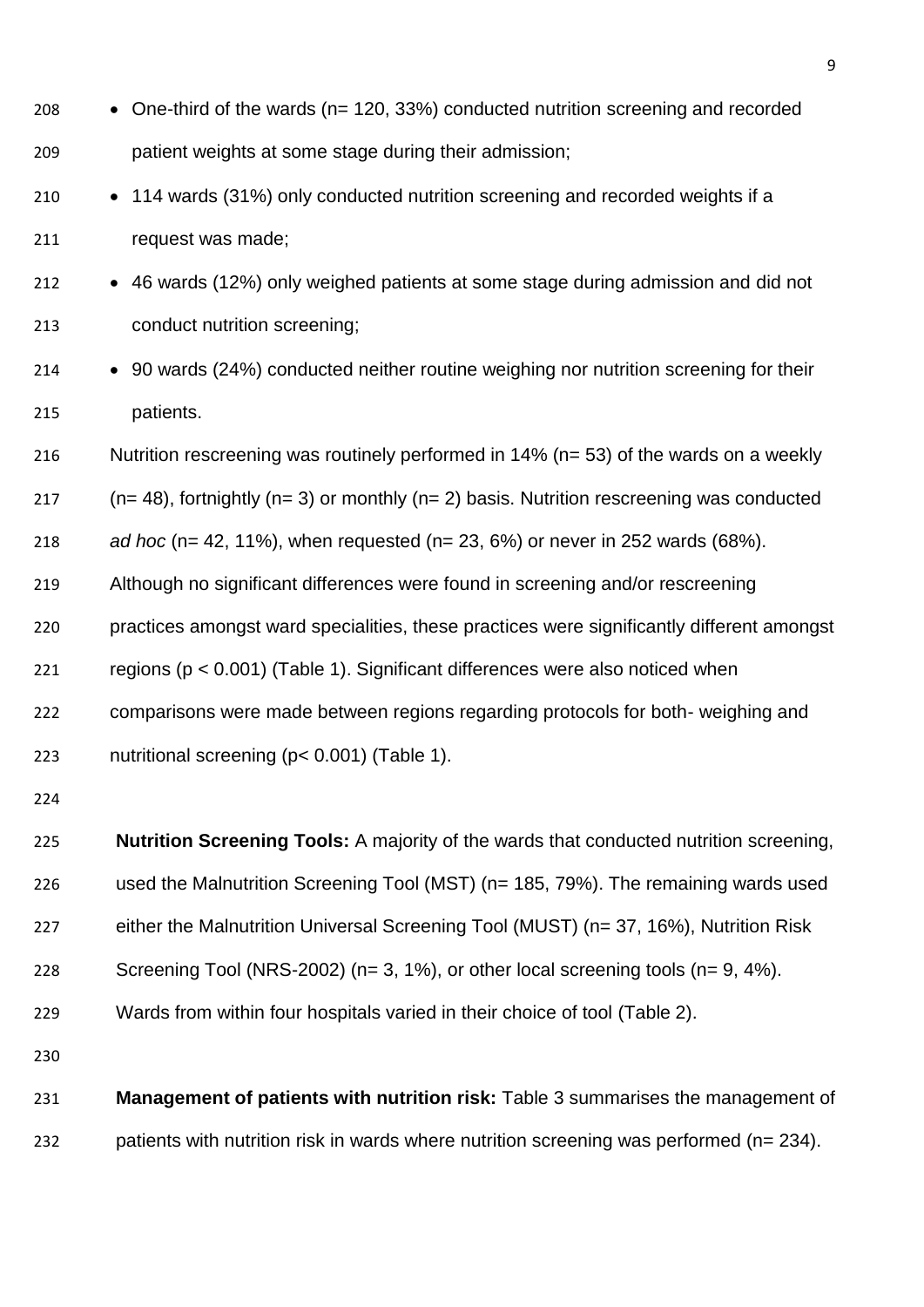| 233 | In wards where nutrition screening was not performed ( $n = 136$ ) and patients were        |
|-----|---------------------------------------------------------------------------------------------|
| 234 | referred for management of their nutritional status:                                        |
| 235 | • More than three-quarters of the wards referred patients to dietitians and commenced       |
| 236 | a nutrition intervention protocol such as high protein-energy diets, oral nutritional       |
| 237 | supplements, and/ or food charts ( $n = 106, 78\%$ );                                       |
| 238 | • The remaining wards did nothing ( $n = 30, 22\%$ ).                                       |
| 239 | There were no significant differences in the nutrition interventions between ward           |
| 240 | specialties ( $p > 0.01$ ).                                                                 |
| 241 |                                                                                             |
| 242 | <b>Feeding assistance:</b> The availability of feeding assistance for patients was reported |
| 243 | for 331 (90%) of the wards. Nursing staff ( $n=$ 320 wards, 97%), family members ( $n=$     |
| 244 | 277 wards, 84%), and health care assistants (n= 57 wards, 17%) most commonly were           |
| 245 | reported as providing this assistance.                                                      |

- 
- **"Protected" mealtimes:** "Protected" mealtimes were implemented in 5% (n= 18) of the wards.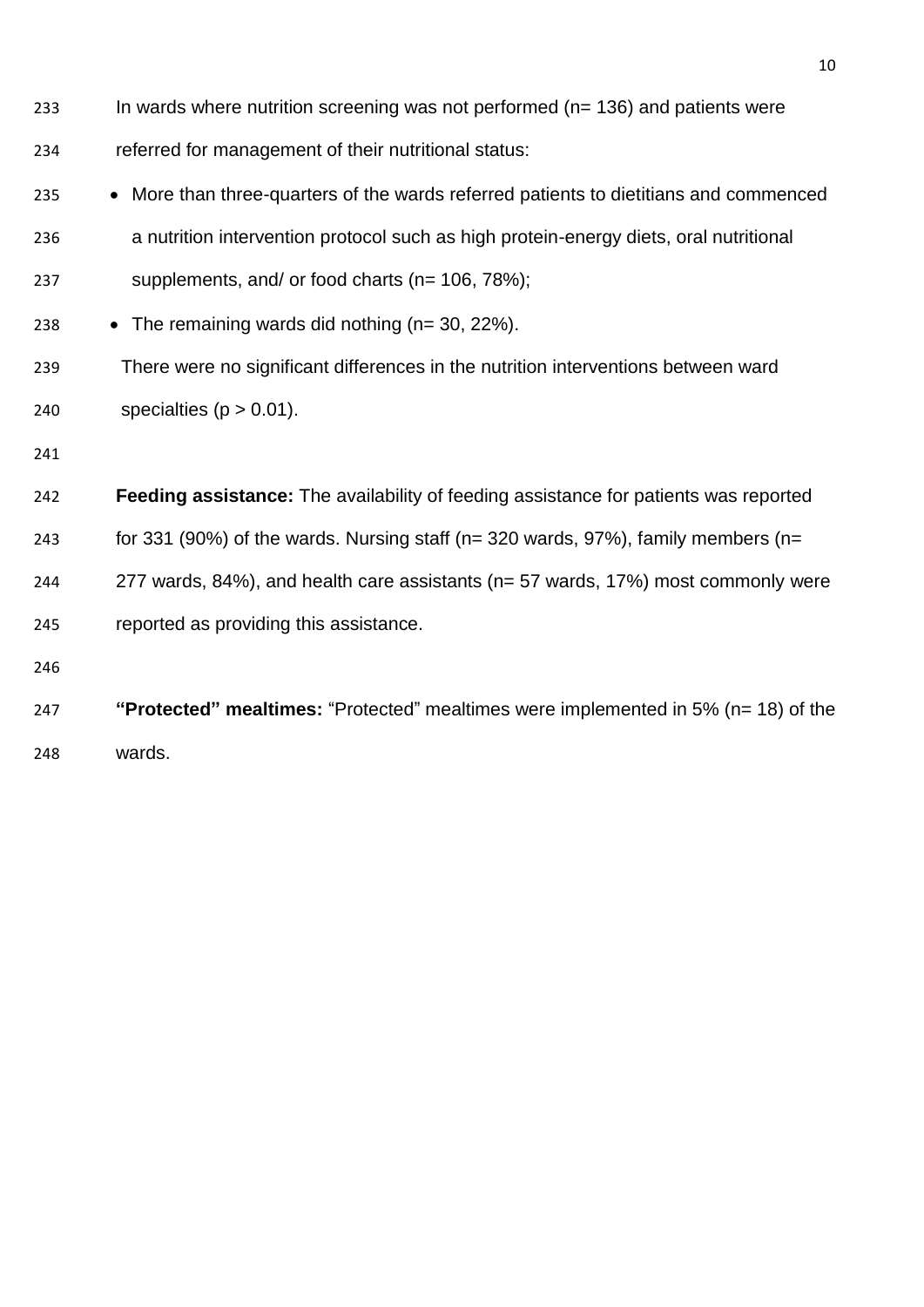#### **Discussion**

 This paper reports an overall poor level of adherence to the recommended guidelines for weighing, screening and rescreening patients during their hospital admission. Appendix 1 summarises the guidelines for optimum nutrition care for hospitalised patients [\[5,](#page-23-4) [11,](#page-23-6) [18\]](#page-23-11). 

 **Weighing, nutrition screening and rescreening of patients, nutrition screening tools:**  Patients' body weight and recent weight history are the most easily obtainable indices of nutritional assessment [\[19\]](#page-23-12). Body weight recorded at the time of hospital admission can also be useful in determining patients' medication dosage, hydration level and recent weight history. Since recent weight history is a more reliable indicator of nutritional status [\[20\]](#page-23-13) it is often included in nutrition screening tools [\[6,](#page-23-5) [8-10\]](#page-23-14). Nutrition risk screening, at the time of hospital admission, is advocated by nutrition care guidelines in many countries [\[11-](#page-23-6) [13\]](#page-23-6). Prospective cohort studies provide a good level of evidence for implementing nutrition risk screening programs in acute care wards (Appendix 1). In agreement with the ANCDS, a large European study (conducted in over 1200 acute care wards in 325 hospitals) found inter-region differences in nutrition screening practices [\[21\]](#page-24-0) supporting our conclusion that evidence-based recommendations do not always translate into practice. Approximately one-quarter of all wards in the ANCDS did not conduct nutrition risk screening or record patient weights during hospital admission. The absence of any form of surveillance of nutrition risk in patients could potentially lead to patients at risk of malnutrition going undiagnosed and perhaps untreated in these wards.

 Previous studies have suggested that for the successful implementation of nutrition screening it is important to communicate the value of nutrition screening and screening tools, and provide training to staff members to enhance their competency with the use of the tools [\[22-25\]](#page-24-1). The ANCDS found inter- and intra-hospital inconsistencies not only in screening practices but also with the choice of nutrition screening tools. By implementing a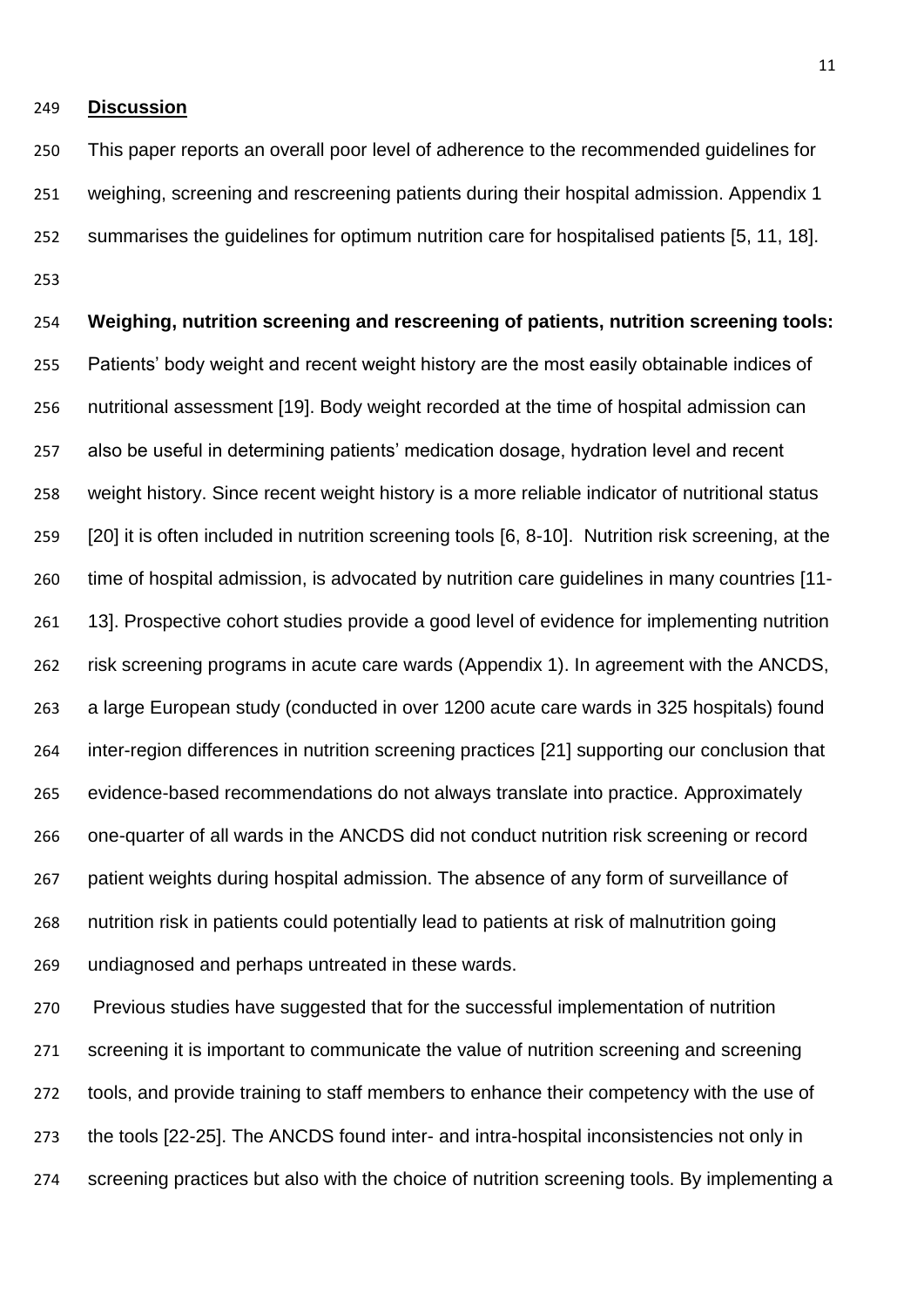standardised nutrition screening program using one validated tool across wards within each hospital the importance of nutrition screening will be highlighted along with facilitating 277 staff training and competency with the tool and consistency in practice. In contrast to the European study that found the use of local screening tools to be prevalent [\[21\]](#page-24-0), the ANCDS found a more consistent approach with the MST being the most commonly used tool in Australasia, perhaps because the tool was developed in Australia. Since local screening tools generally have not undergone validity testing, it is recommended that local tools be substituted with those that have demonstrated reliability, and validity in various clinical settings, and are capable of being administered by a range of hospital personnel. A range of guidelines endorse the use of a number of validated and reliable nutrition screening tools [\[11-13,](#page-23-6) [18\]](#page-23-11) (Appendix 1) which can be adopted by wards that either currently use local tools or do not conduct nutrition screening for their patients.

 **Management of patients with nutrition risk:** The ANCDS has previously reported that half of the malnourished participants not receive additional nutritional support on the day of 290 the survey, and they also consumed  $\leq$  50% of the food offered [\[1\]](#page-23-0). The study did not investigate if participants had been previously diagnosed for malnutrition and/or were under dietetic supervision. However, it is likely that nutritional interventions are largely preceded by nutrition screening and assessment, the absence of which may leave patients undiagnosed and therefore untreated. Nutrition risk screening increases the likelihood of commencement of nutritional interventions and therefore should be implemented in acute care wards.

 A recent review that evaluated no intervention versus the effectiveness of interventions (such as dietary advice with or without nutritional supplements) in the management of malnutrition concluded that nutritional interventions were effective in improving weight, body composition and grip strength in comparison to no intervention [\[26\]](#page-24-2). A satisfactory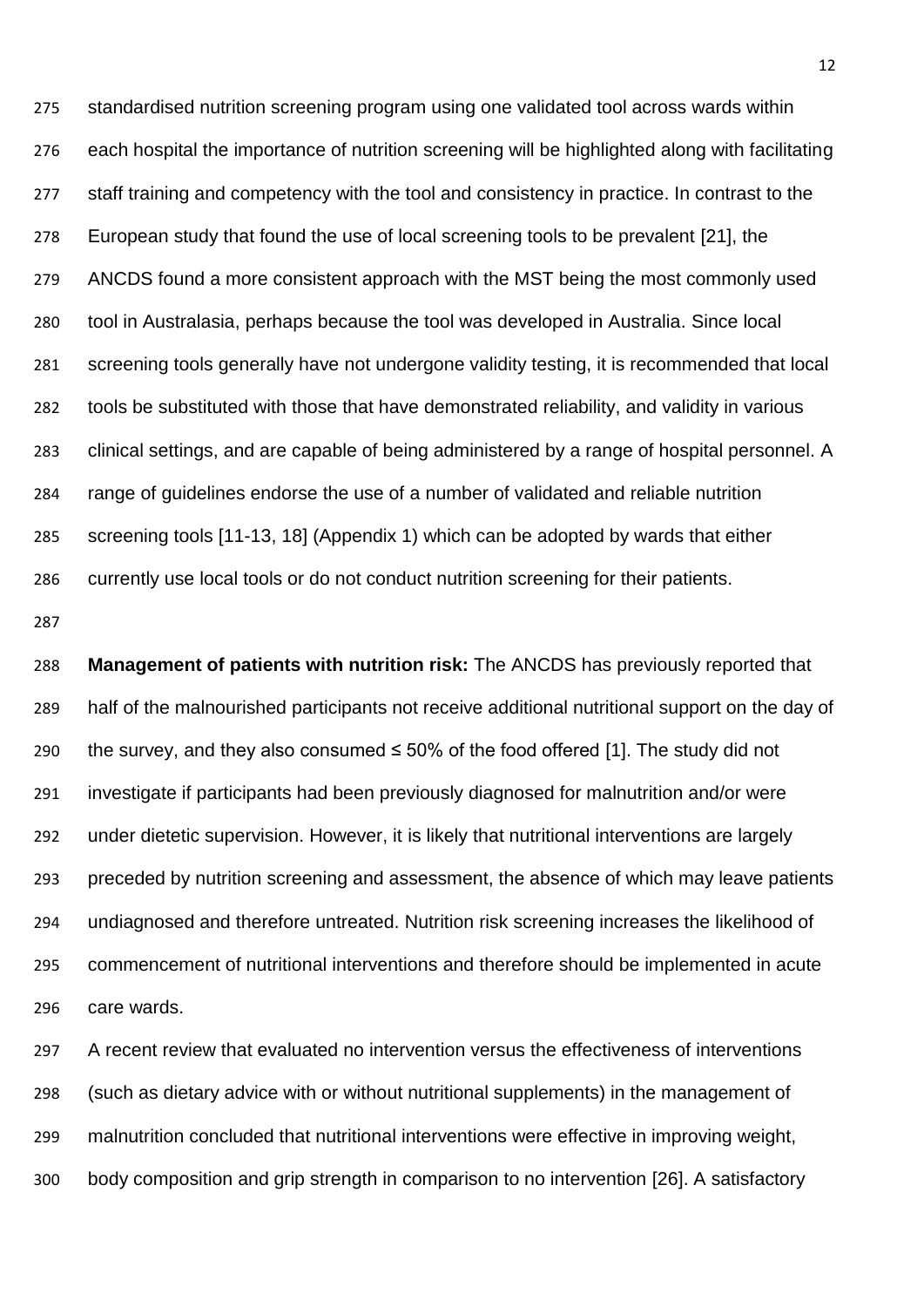level of evidence is available in current literature to support positive outcomes associated with dietary counselling provided by a dietitian, and prescription of individualised nutritional support in acute care patients (Appendix 1) [\[11\]](#page-23-6). There is also an excellent body of evidence to support the use of oral nutritional supplements in improving several outcomes in acute care patients (Appendix 1) [\[11,](#page-23-6) [26\]](#page-24-2). A majority of wards in the present study referred patients at nutrition risk to dietitians, who could then conduct a comprehensive nutritional assessment and make suitable recommendations. The strength of the recommendations in nutrition care guidelines (Appendix 1) should substantiate the rationale for implementing a nutrition intervention pathway for wards that do not screen patients for nutrition risk and/or do not implement a nutrition intervention for patients at risk of malnutrition

 **Feeding assistance:** The present study found that nursing staff were the main providers of feeding assistance. Although the extent of feeding assistance provided by nursing staff was not evaluated in this study, there is a satisfactory level of evidence to indicate that provision of feeding support may improve several outcomes (Appendix 1) [\[11\]](#page-23-6). Nursing staff have traditionally provided this assistance to patients in hospitals. However, a qualitative metasynthesis by Jefferies et al (2011) found that over the years, nursing focus has inadvertently shifted from providing nutrition support towards managing specialised or high priority tasks during mealtimes [\[27\]](#page-24-3). Other studies have found that interruption at mealtimes, routine duties, clashes with their own meal breaks, and time constraints do not allow nursing staff to provide the required feeding assistance to patients [\[17,](#page-23-10) [28,](#page-24-4) [29\]](#page-24-5). Perhaps additional support, such as volunteers, carers and family members, can be trained to assist with feeding patients, especially when there are no complicating factors that can compromise patient safety [\[27\]](#page-24-3).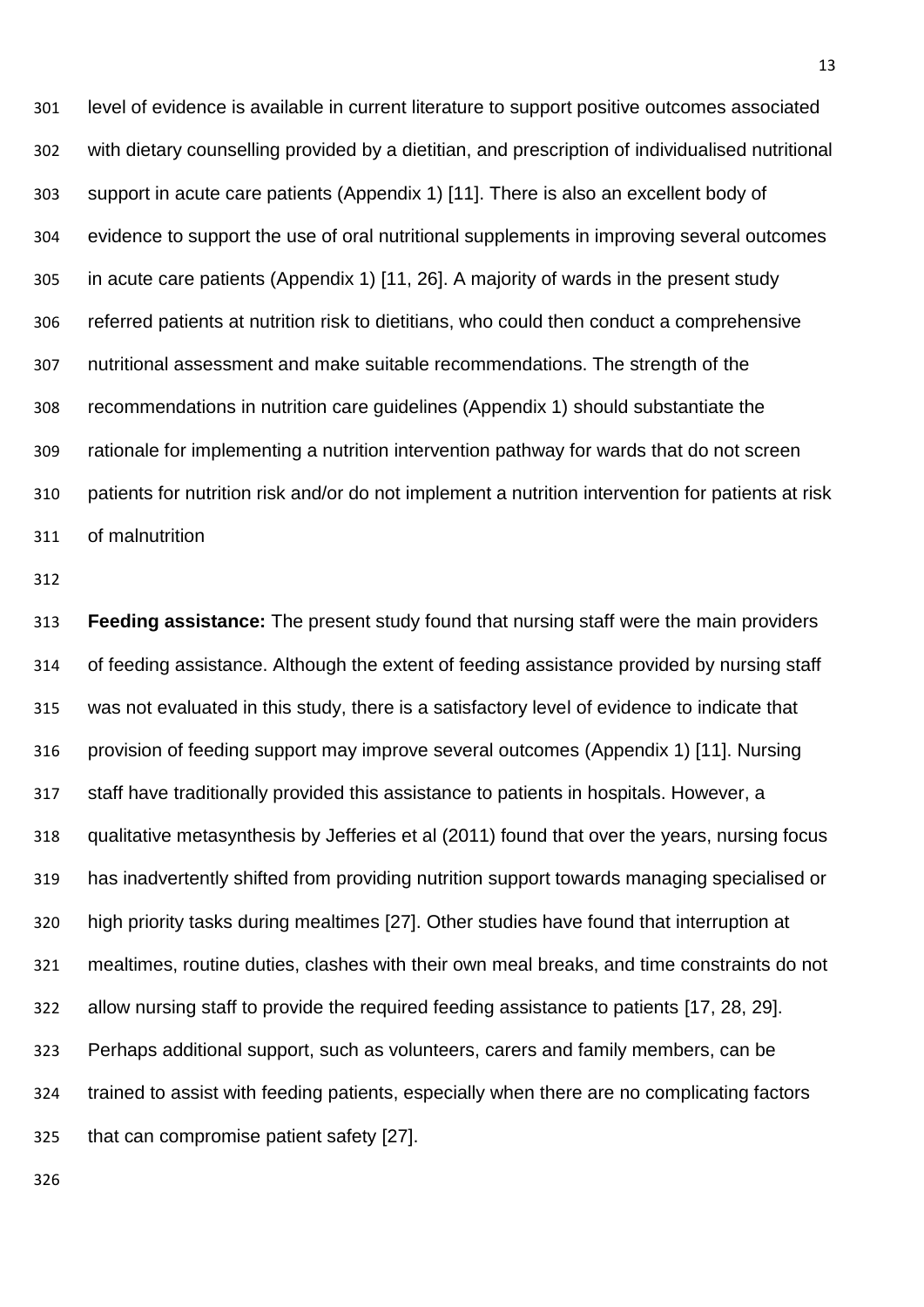**"Protected mealtimes":** Although the Dietitians Association of Australia [\[11\]](#page-23-6) and the Council of Europe [\[30\]](#page-24-6) endorse the implementation of "protected" mealtimes as a method of nutrition intervention in malnourished patients, evidence to support its use is lacking in current literature and may explain why it is not often used.

 The present paper aimed to provide a snapshot of existing nutrition care in acute care wards in Australian and New Zealand hospitals. Previous reports have highlighted barriers to implementing optimum nutrition care practices in acute care hospital wards due to factors such as increasing patient age [\[22\]](#page-24-1), presence of delirium, dementia, depression or severe illness [\[22\]](#page-24-1), nurses' lack of training and/or competency with nutrition screening tools [\[24,](#page-24-7) [25\]](#page-24-8). Previous studies have also reported prioritisation of patients' medical needs by hospital staff [\[31\]](#page-24-9), nursing staff's poor understanding and knowledge about the nutrition care process [\[31\]](#page-24-9), shortage of nursing staff [\[31\]](#page-24-9), poor interdisciplinary communication [\[31\]](#page-24-9), competing priorities preventing nursing staff from providing feeding assistance [\[17,](#page-23-10) [31\]](#page-24-9), frequent mealtime interruptions by medical, nursing, and others, [\[17\]](#page-23-10) as organisational factors that have been an impediment to implementing nutrition interventions in hospital patients. Perhaps nursing and dietetics departments need to collaborate towards resolving these barriers and implementing the guidelines into practice by:

 Establishing a multidisciplinary nutrition care committee that advocates the implementation of nutrition care guidelines;

 Ensuring nursing staff receive ongoing education and support regarding the importance of nutrition screening and rescreening from dietetics staff members;

 Standardising the use of one validated nutrition screening tool across all wards within a hospital to improve nursing staff's experience, competency and confidence with its use;

352 • Implementing the use of a standardised nutrition care pathway in every ward;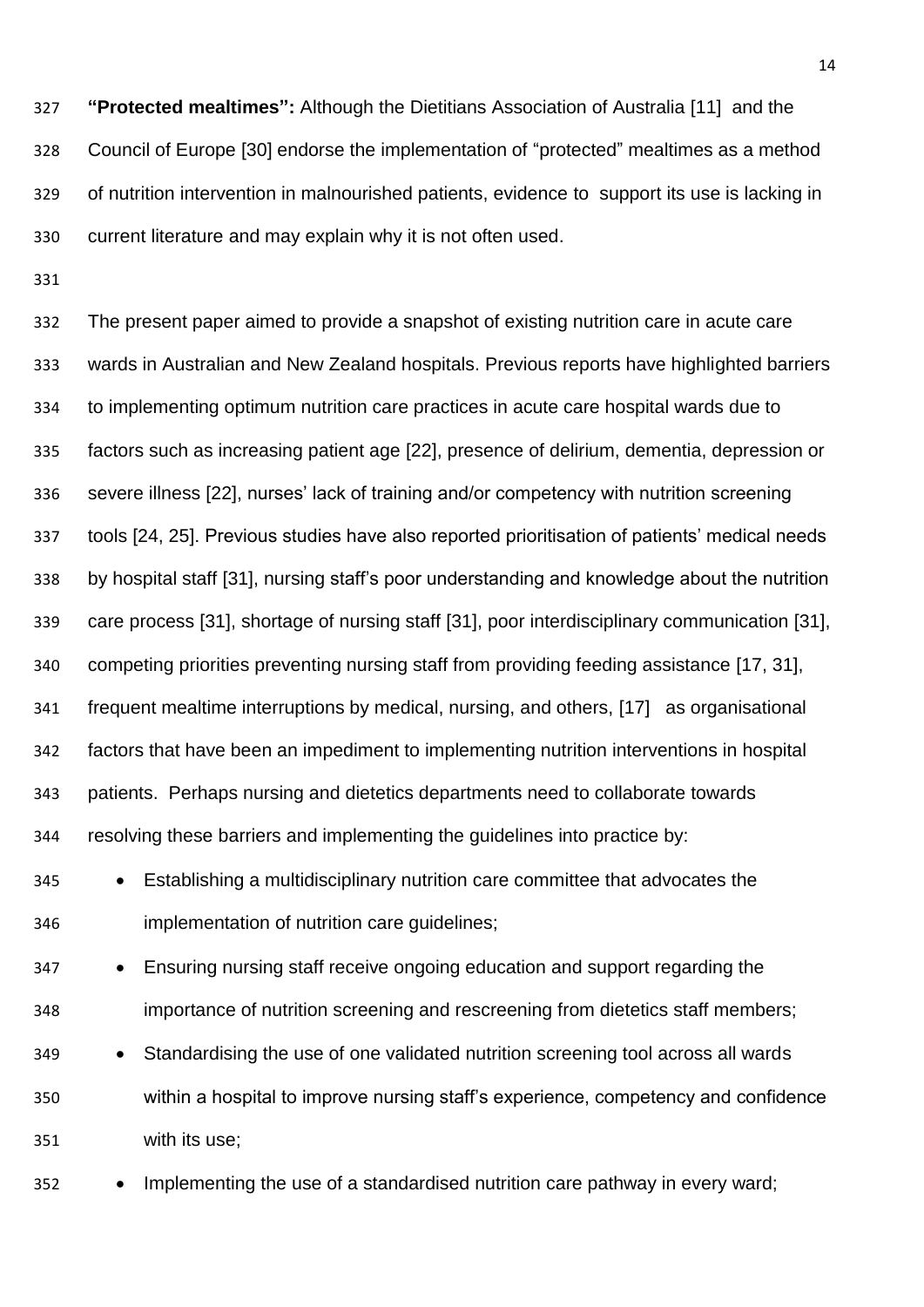- Conducting regular audits to assess compliance with the guidelines.
- 

#### **Limitations**

 Due to the voluntary nature of participation (and therefore possibly greater interest in understanding and/or modifying existing nutrition care practices) these results represent a best case scenario of nutrition care practice. The information gathered was not directly observed but it is likely that the Directors of Dietetic departments consulted with ward dietitians on the specific details to gain deeper understanding. Approximately 20% of acute care hospitals from Australia [\[32\]](#page-24-10); and 38% of acute care hospitals from New Zealand [\[33\]](#page-24-11) (with >60 beds) participated in this study. Although this may not represent a majority of acute care hospitals, the ANCDS is the largest study to evaluate nutrition care practices at a ward-level from a variety of acute care specialities within this region.

#### **Strengths and Significance**

 This study is significant for enrolling a wide variety of ward specialities to provide an insight into various aspects of nutrition care for acute care patients across Australia and New Zealand. Since the results have been compared with current evidence-based practice guidelines for the management of patients at nutritional risk, these data provide dietetics department managers across Australia and New Zealand hospitals with the opportunity to evaluate their practice and build on it to design and implement nutrition care protocols to maximise beneficial patient outcomes.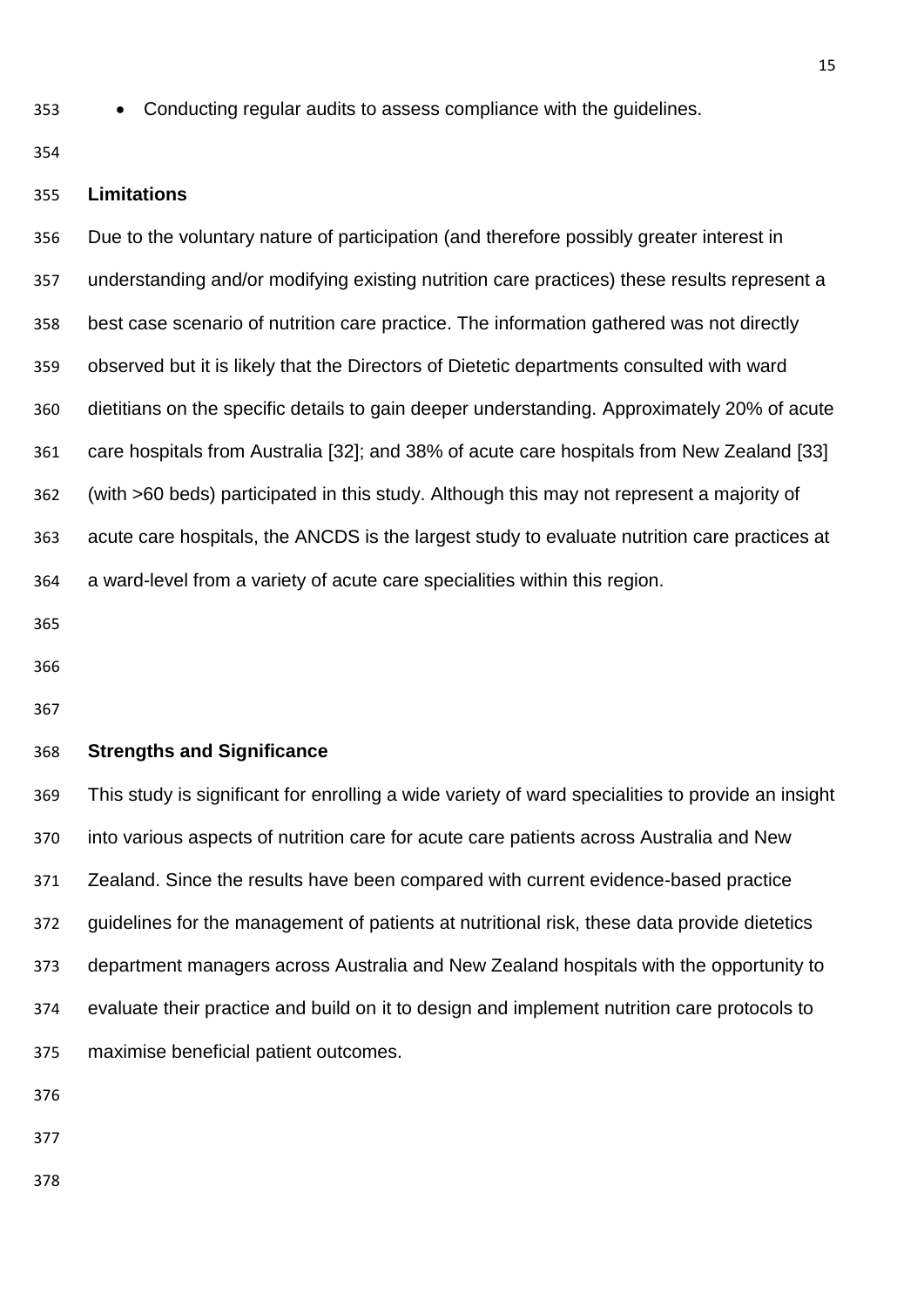#### **Conclusion**

 This is the first multicentre study to evaluate nutrition risk screening and nutrition care practices in hospitals across Australia and New Zealand. Results from this study confirm that hospital wards are either largely non-compliant with or vary greatly with evidence- based recommendations related to nutrition screening, intervention, and choice of nutrition screening tools. Results from this study provide a starting point for further research regarding barriers and enablers to various nutrition care practices in acute care hospitals across Australia and New Zealand. There is a substantial body of evidence that demonstrates the positive effects of nutritional interventions on patient outcomes (Appendix 1) [\[11,](#page-23-6) [26\]](#page-24-2). Therefore, it is important that nutrition interventions commenced in hospitals are continued post-discharge and followed up by community-based nutrition services. Perhaps future studies could also evaluate the effect and availability of, and patient-compliance with, such community-based nutrition interventions in Australia and New Zealand. **Conflict of Interest:** None of the authors have a conflict of interest to declare. **Statement of Authorship:** The project was done as part of the PhD study by EA and was supervised by EI, MF, and MBanks. The project was planned and designed by EA, EI, MF, and MBanks. The project was coordinated; data was acquired, analysed and interpreted

by EA. Statistical advice was provided by MBatterham. The original manuscript was written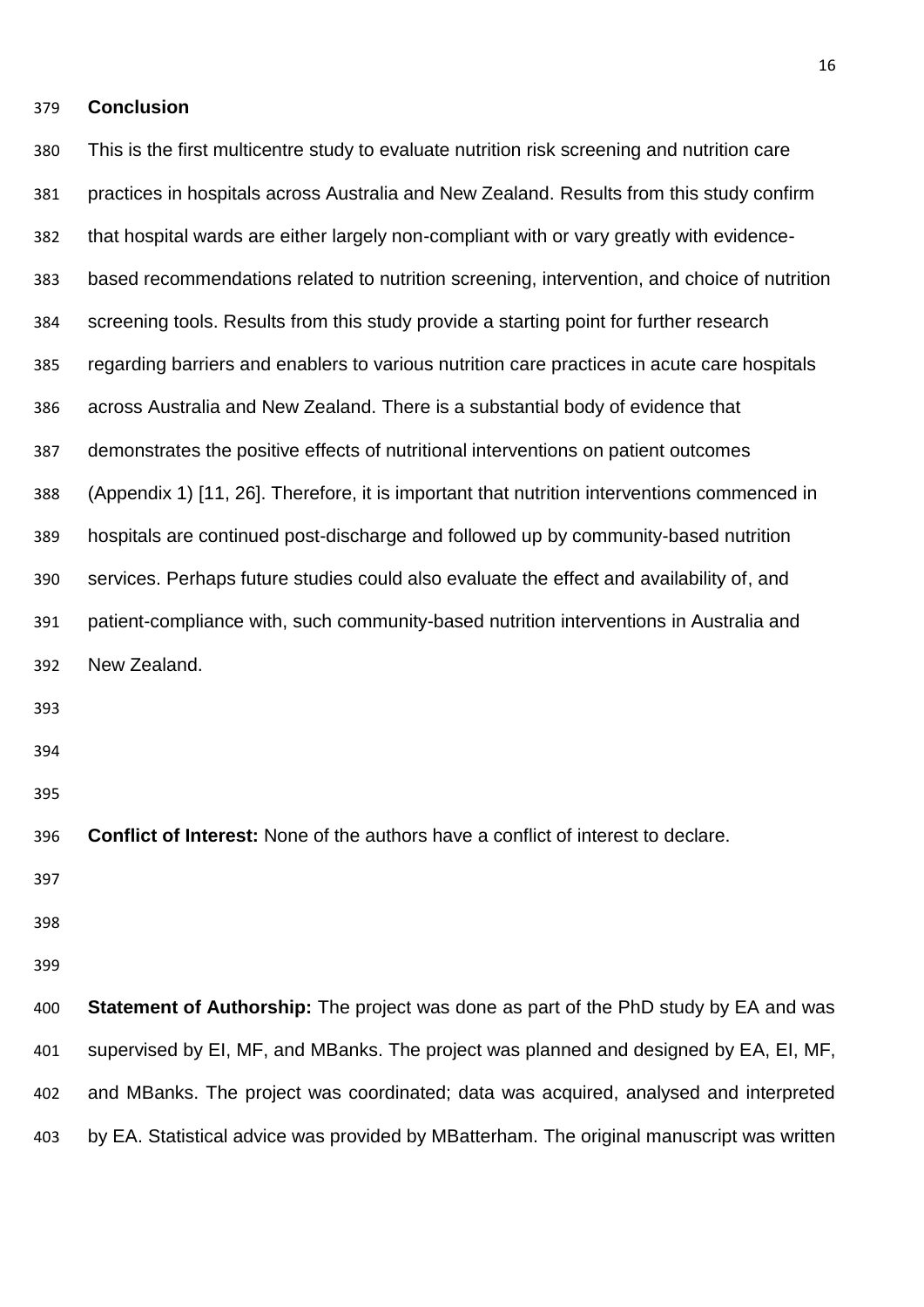by EA, and then all authors participated in editing and final revisions. All authors have read and approved the final manuscript.

 **Acknowledgements:** The authors would like to thank (1) Participating sites for their time and effort in collecting the data for this study; (2) AuSPEN for its support in organising the webinars for training dietitians involved with data collection; and the small research grant awarded to Ekta Agarwal in 2010; (3) Members of the AuSPEN Steering Committee for their valuable feedback on the project plan in the initial stages of the project; (4) Queensland Health for funding Queensland hospitals to recruit additional dietitians for aiding with data collection.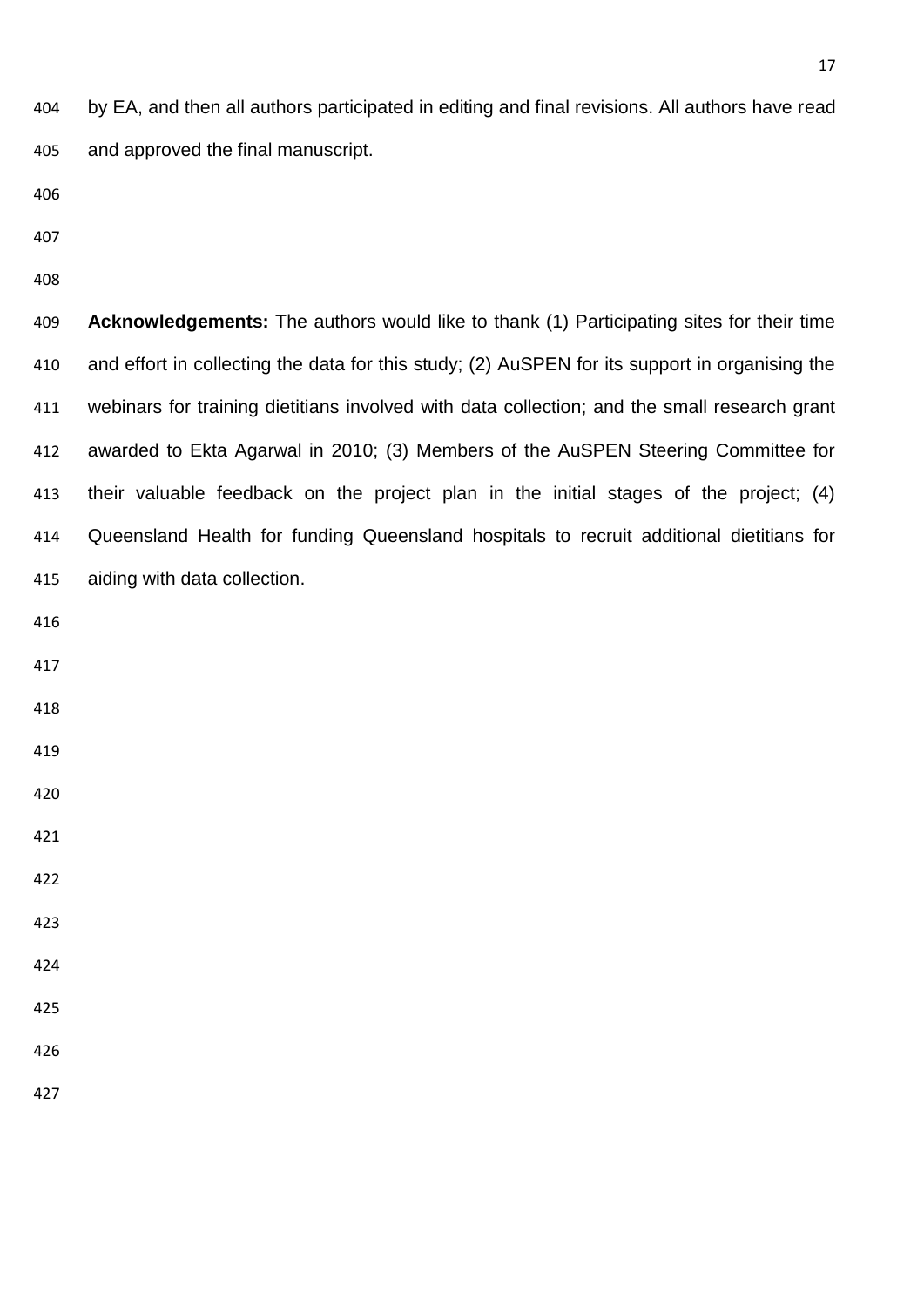428 **Table 1: Weighing, nutrition screening and rescreening practices in 287 acute care wards in 42 Australian and 83 acute care**  429 **wards in 14 New Zealand hospitals**

| <b>Region</b>                             | <b>Number</b>                                  | <b>Nutrition Screening</b>              |                                  | <b>Nutrition Rescreening</b>         |                                            | <b>Nutrition Screening and Weighing</b> |                           |                            |                           |
|-------------------------------------------|------------------------------------------------|-----------------------------------------|----------------------------------|--------------------------------------|--------------------------------------------|-----------------------------------------|---------------------------|----------------------------|---------------------------|
|                                           | of wards<br>(Number<br><b>of</b><br>hospitals) | <b>Not</b><br>performed at<br>admission | <b>Performed at</b><br>admission | <b>Not</b><br>performed <sup>a</sup> | <b>Performed</b><br>regularly <sup>b</sup> | <b>Neither</b><br>performed             | Only<br><b>Screening</b>  | Only<br>Weight<br>measured | <b>Both</b><br>performed  |
|                                           |                                                | $n$ (%)                                 | $n$ (%)                          | $n$ (%)                              | $n$ (%)                                    | $n$ (%)                                 | $n$ (%)                   | $n$ (%)                    | n (%)                     |
| Queensland                                | 93(14)                                         | $5(5%)^c$                               | 88 $(95\%)$ <sup>c</sup>         | 54 (58%) <sup>c</sup>                | 39 (42%) <sup>c</sup>                      | $5(5\%)$                                | 43 $(46\%)$ <sup>c</sup>  | 0 <sup>c</sup>             | 45(48%)                   |
| <b>New South</b>                          | 64 (8)                                         | 8 $(12\%)^{\overline{c}}$               | 56 (88%) $^{\circ}$              | 64 (100%) <sup>c</sup>               | 0 <sup>c</sup>                             | 7 $(11\%)^{\circ}$                      | 31 (48%) $^{\circ}$       | 1 $(2\%)^{\overline{c}}$   | 25 $(39\%)$ <sup>c</sup>  |
| <b>Wales</b>                              |                                                |                                         |                                  |                                      |                                            |                                         |                           |                            |                           |
| Victoria                                  | 59 (12)                                        | 13 $(22\%)$                             | 46 (78%) $^{\circ}$              | 52 (88%) $^{\circ}$                  | 7(12%)                                     | 10 $(17%)$ <sup>c</sup>                 | 10 $(17\%)$ <sup>c</sup>  | $3(5%)^c$                  | 36 $(61\%)$ <sup>c</sup>  |
| South<br>Australia                        | 34(2)                                          | 31 $(91\%)^{\overline{c}}$              | $3(9%)^c$                        | 33 (97%) $\degree$                   | l (3%) $^{\circ}$                          | 16 (47%) $^{\circ}$                     | $2(6%)^c$                 | 15 $(44\sqrt{6})^{\circ}$  | 1 $(3\sqrt{6})^{\circ}$   |
| Western<br>Australia                      | 26(3)                                          | 18 $(69\%)$ <sup>c</sup>                | $8(31\%)$                        | 26 (100%) <sup>c</sup>               | 0 <sup>c</sup>                             | $8(31\%)$                               | 7(27%)                    | 10 (39%) $^{\circ}$        | $1(3%)^c$                 |
| Tasmania                                  | 8(2)                                           | 8 (100%) $^{\circ}$                     | 0 <sub>c</sub>                   | 8 (100%) $^{\circ}$                  | 0 <sup>c</sup>                             | 8 (100%) $^{\circ}$                     | 0 <sub>c</sub>            | 0 <sup>c</sup>             | 0 <sub>c</sub>            |
| Australian<br>Capital<br><b>Territory</b> | 3(1)                                           | 0 <sup>c</sup>                          | $3(100\%)$ <sup>c</sup>          | 1 $(33\%)$ <sup>c</sup>              | 2(67%)                                     | 0 <sup>c</sup>                          | 0 <sup>c</sup>            | 1 $(33%)$                  | 2(67%) <sup>c</sup>       |
| <b>New</b><br>Zealand                     | 83 (14)                                        | 53 (64%) $^{\circ}$                     | 30 (36%) $^{\circ}$              | 79 (95%) <sup>c</sup>                | 4 (5%) $^{\circ}$                          | 36 (43%) $^{\circ}$                     | 17 $(21\%)$ <sup>c</sup>  | 20 (24%) $^{\circ}$        | 10 $(12\%)$ <sup>c</sup>  |
| <b>OVERALL</b>                            | 370 (56)                                       | 136 (36%) $^{\circ}$                    | 234 (64%) $^{\circ}$             | 317 (86%) $^{\circ}$                 | 53 $(14\%)$                                | $90(24\%)$                              | 110 $(30\%)$ <sup>c</sup> | 50 (14%) $^{\circ}$        | 120 $(32\%)$ <sup>c</sup> |

18

430 a: "Not performed" includes rescreening conducted on request, ad hoc, or not performed

431 b: "Regularly" includes screening done on a weekly, fortnightly, or monthly basis

432 c: Chi-square test (Exact tests) (p < 0.001)

433

- 434
- 435 436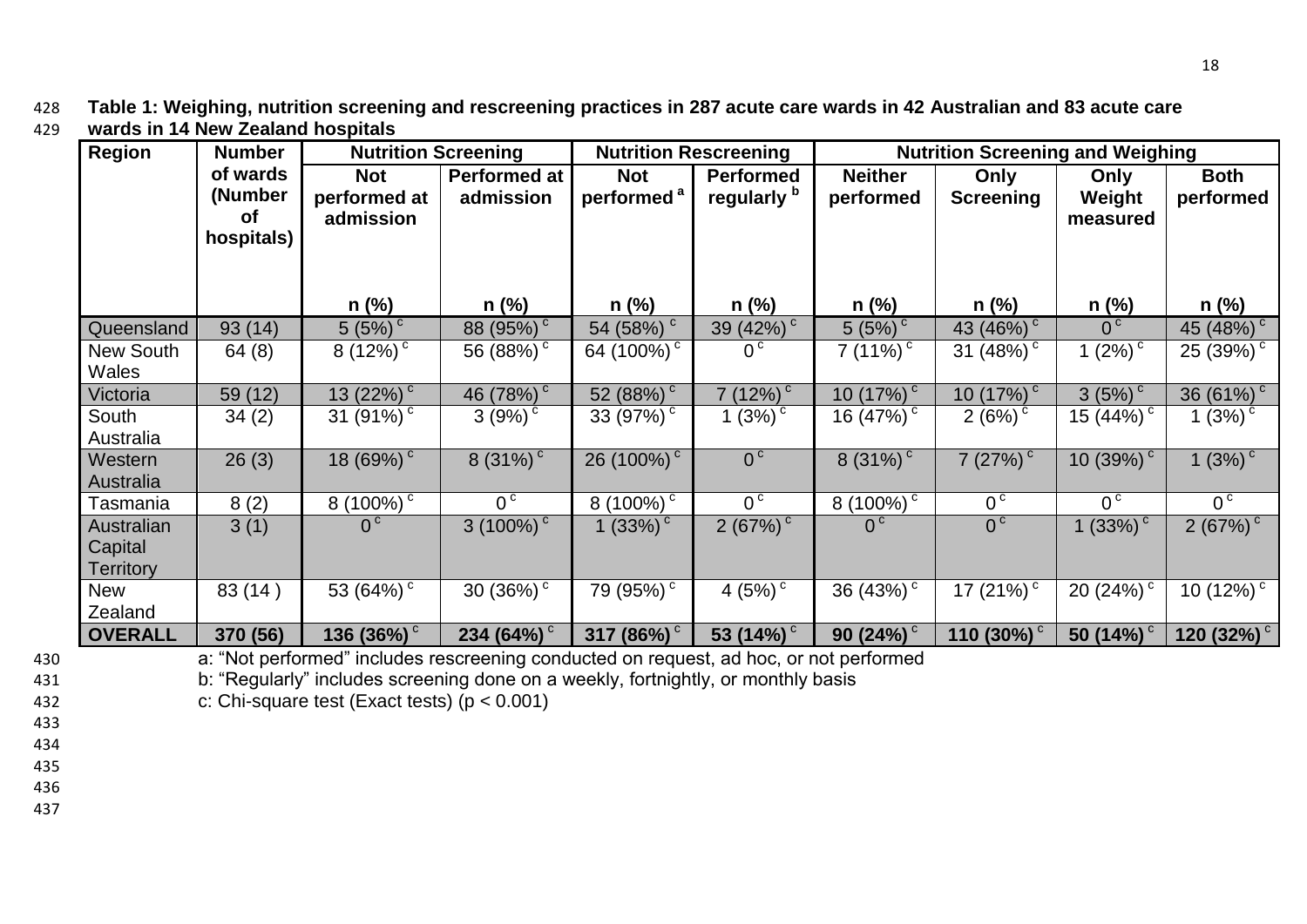# 438 **Table 2: Inter-ward variations in choice of nutrition screening tools in five**

## 439 **participating hospitals**

| <b>Hospital</b> | <b>Number of</b><br>participating<br>wards   | Number of wards as per choice<br>of nutrition screening tool |                 |              | <b>Number of wards</b><br>not performing<br>nutrition screening |  |  |
|-----------------|----------------------------------------------|--------------------------------------------------------------|-----------------|--------------|-----------------------------------------------------------------|--|--|
|                 |                                              | <b>MST</b>                                                   | <b>NRS-2002</b> | <b>Other</b> |                                                                 |  |  |
| A               |                                              |                                                              |                 | 3            |                                                                 |  |  |
| B               | 13                                           | 5                                                            | 0               | 2            | 6                                                               |  |  |
| C               | 8                                            | 3                                                            |                 | 4            | 0                                                               |  |  |
| D               | 8                                            |                                                              |                 | 0            | 0                                                               |  |  |
|                 | Hospital A, B, C, D: De-identified hospitals |                                                              |                 |              |                                                                 |  |  |

19

## 441

- 
- 442
- 443
- 444
- 445
- 446

## 447 **Table 3: Description of protocols for the management of patients at nutritional risk**  448 **or malnourished in wards where nutrition screening was performed (n= 234)**

| <b>Frequency of</b><br>implementing<br>protocol | <b>Protocol Description</b>                | <b>Wards</b><br>$n$ (%) |
|-------------------------------------------------|--------------------------------------------|-------------------------|
| Implemented                                     | Dietitian referral only                    | 78 (33%)                |
| Routinely                                       | Dietitian referral + HPE diet              | 24 (11%)                |
|                                                 | Dietitian referral + Food chart            | 10 (4%)                 |
|                                                 | Dietitian referral + HPE Diet + Food Chart | 9(4%)                   |
|                                                 | Dietitian referral + ONS                   | 8(3%)                   |
|                                                 | Dietitian referral + ONS + Food Chart      | 7(3%)                   |
|                                                 | Dietitian referral + ONS + HPE Diet        | 6(3%)                   |
|                                                 | Nothing is done                            | 8(3%)                   |
| Implemented                                     | Dietitian referral only                    | 60 (26%)                |
| Ad Hoc                                          | Dietitian referral + HPE diet              | 12 (5%)                 |
|                                                 | Dietitian referral + HPE Diet + Food Chart | 9(4%)                   |
|                                                 | Dietitian referral + HPE Diet + ONS        | 3(1%)                   |

450

449 HPE: High Protein-Energy; ONS: Oral Nutritional supplements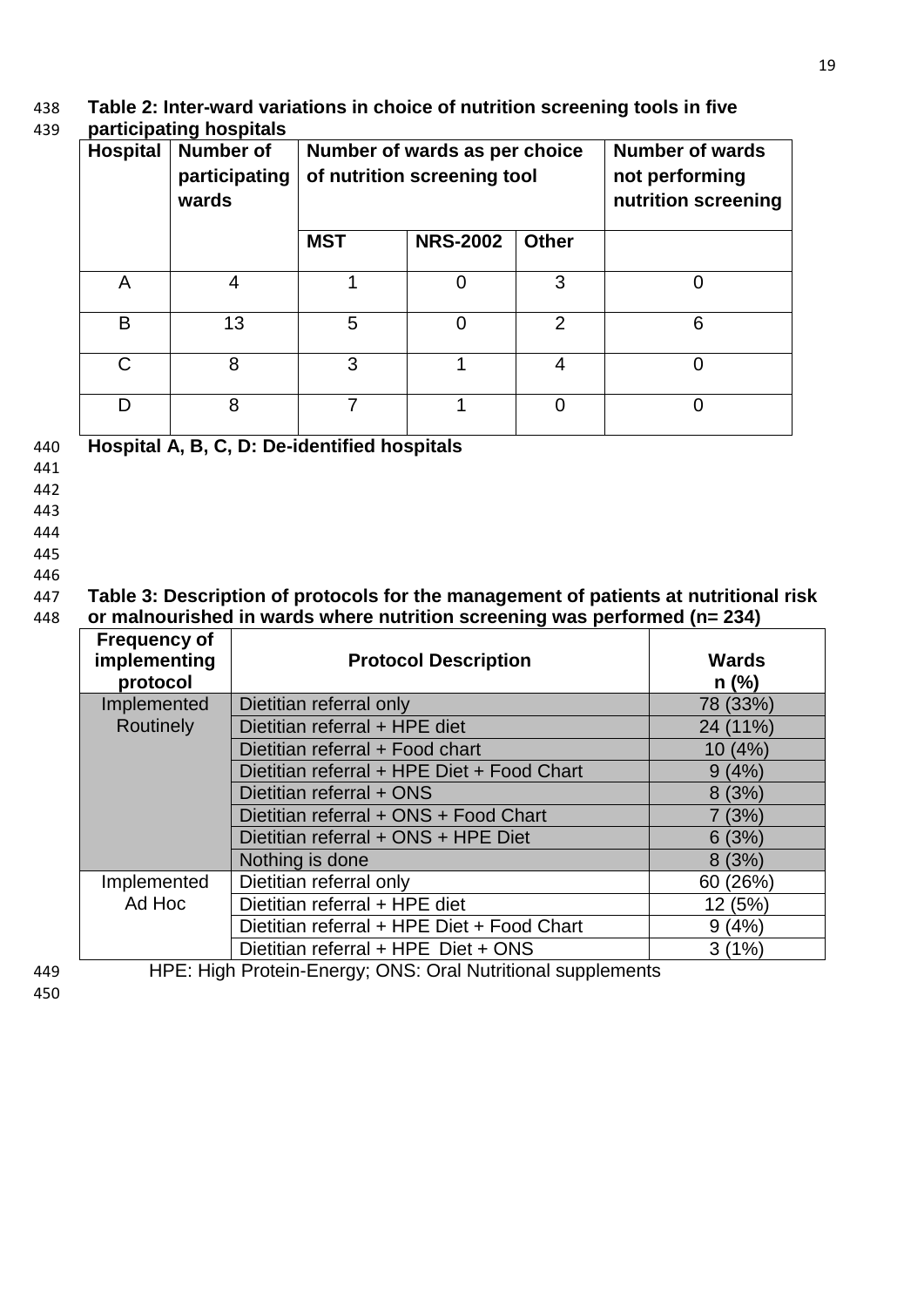451 **Appendix 1: Evidence-based guidelines and the level of evidence for nutritional management of patients in the acute care** 

452 **setting [\(American Dietetic Association Evidence Analysis Library \(ADA EAL\) ;](#page-23-15) [National Collaborating Centre for Acute Care](#page-23-16)** 

453 **[2006](#page-23-16) (NCCAC); [Watterson, Fraser et al. 2009\)](#page-24-12):** 

| <b>Criteria</b>  | <b>Evidence Based Statement</b> |                                                                                                              | Grade       | Grade     | Grade     |
|------------------|---------------------------------|--------------------------------------------------------------------------------------------------------------|-------------|-----------|-----------|
|                  |                                 |                                                                                                              | (NHMRC[11]) | (NCCAC)   | (ADA EAL) |
| <b>Nutrition</b> | i.                              | Screening for malnutrition and the risk for malnutrition                                                     |             | D(GPP)    |           |
| screening        |                                 | should be carried out by healthcare professionals with                                                       |             |           |           |
|                  |                                 | appropriate skills and training.                                                                             |             |           |           |
|                  | ii.                             | All hospital inpatients on admission should be screening.                                                    |             | $D$ (GPP) |           |
|                  | iii.                            | Screening should be repeated weekly for inpatients.<br>Screening should assess BMI, percentage unintentional |             | $D$ (GPP) |           |
|                  |                                 | weight loss and should also consider the time over which                                                     |             |           |           |
|                  |                                 | nutrient intake has been unintentionally reduced and/or                                                      |             |           |           |
|                  |                                 | the likelihood of future impaired nutrient intake.                                                           |             |           |           |
|                  | iv.                             | Implementation of a nutrition risk screening program:                                                        |             |           |           |
|                  |                                 | a. Improves the identification of individuals at risk of                                                     | B           |           |           |
|                  |                                 | malnutrition;                                                                                                |             |           |           |
|                  |                                 | b. Facilitates timely and appropriate referral for nutrition                                                 | B           |           |           |
| <b>Nutrition</b> |                                 | Valid nutrition risk screening tools include:                                                                |             |           |           |
| screening        |                                 | <b>MST</b>                                                                                                   | Β           |           |           |
| tools            | ii.                             | <b>MUST</b>                                                                                                  | B           |           |           |
|                  | iii.                            | <b>NRS-2002</b>                                                                                              | B           |           |           |
| <b>Nutrition</b> | Τ.                              | Dietary counselling by a dietitian may improve outcomes                                                      |             |           |           |
| Interventions    |                                 | such as:                                                                                                     |             |           |           |
|                  |                                 | a. Weight status and physical function                                                                       | C           |           |           |
|                  |                                 | b. Weight status and body composition                                                                        | Ć           |           |           |
|                  | ii.                             | Oral Nutritional Supplements may improve outcomes                                                            |             |           |           |
|                  |                                 | such as:                                                                                                     |             |           |           |
|                  |                                 | a. Weight status, body composition, complications,                                                           | A           |           |           |
|                  |                                 | pressure ulcers, life expectancy (evidence of an effect)                                                     |             |           |           |
|                  |                                 | b. Energy and protein intake, global nutritional status,                                                     | A           |           |           |
|                  |                                 | mood                                                                                                         |             |           |           |
|                  | iii.                            | Individually prescribed nutritional support (including high                                                  |             |           |           |
|                  |                                 | energy diets $\pm$ ONS) may improve outcomes including:                                                      |             |           |           |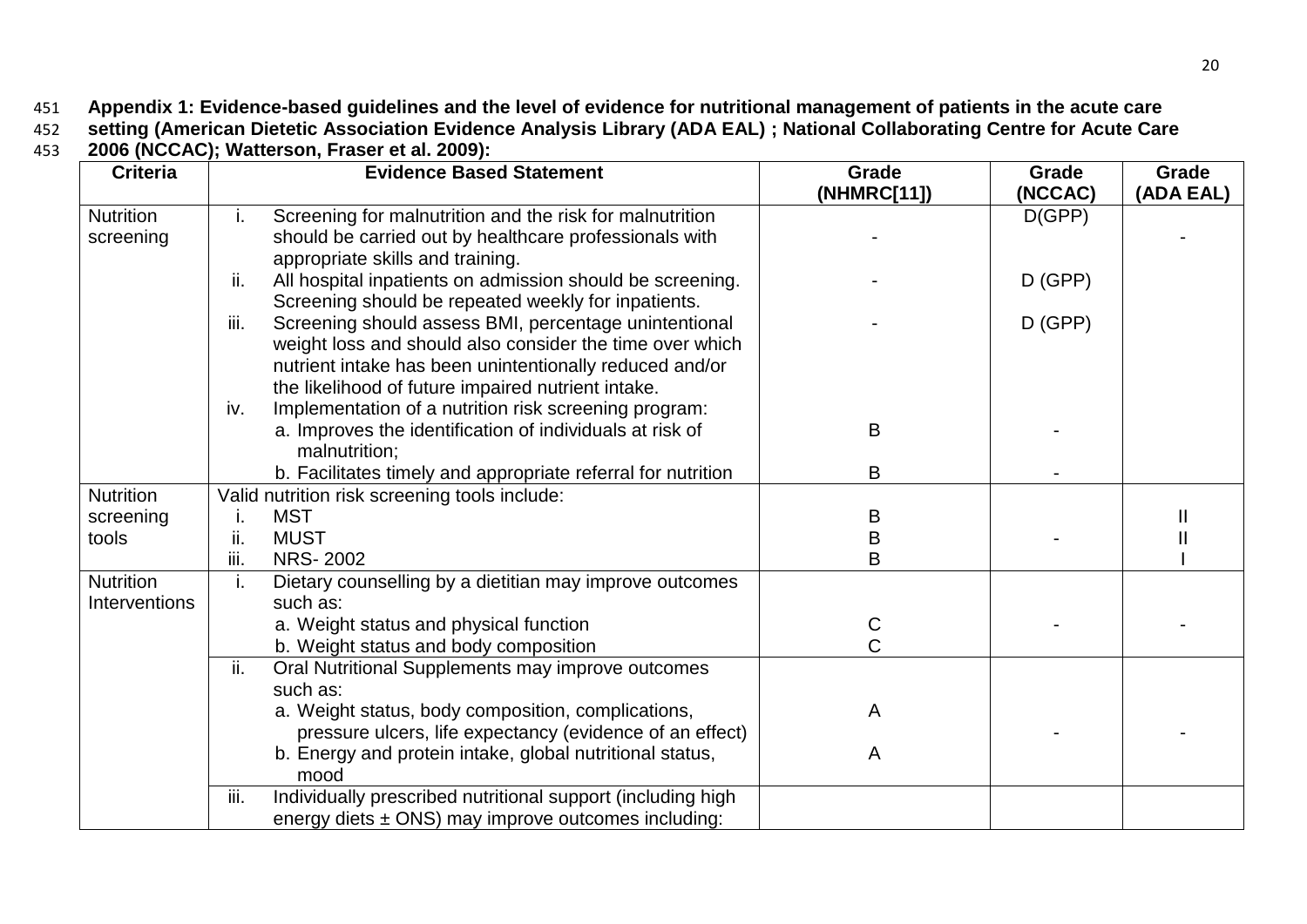|     | a. Energy intake and wound healing                                                                                              |                     |  |
|-----|---------------------------------------------------------------------------------------------------------------------------------|---------------------|--|
|     | b. Weight status and nutritional biochemistry                                                                                   |                     |  |
| IV. | Feeding assistance may improve outcomes including<br>energy intake, body composition, life expectancy and use<br>of antibiotics |                     |  |
| v   | "Protected" Mealtimes                                                                                                           | No evidence located |  |

454 NHMRC: National Health and Medical Research Council; NCCAC: National Collaborating Centre for Acute Care; ADA EAL: American

455 Dietetic Association Evidence Analysis Library ®, BMI: Body Mass Index; Aus: Australia; MST: Malnutrition Screening Tool; MUST:

456 Malnutrition Universal Screening Tool; NRS-2002: Nutrition Risk Screening- 2002; ONS: Oral Nutritional Supplements

457 *NHMRC: Grade A: Excellent level of evidence; Grade B: Good level of evidence; C: Satisfactory level of evidence*

458 *NCCAC: Grade D (GPP): A good practice point (GPP) is a recommendation for best practice based on the experience of the Guideline* 

459 *Development Group*

460 *ADA EAL: Grade I: Good strength of the evidence; Grade II: Fair strength of the evidence*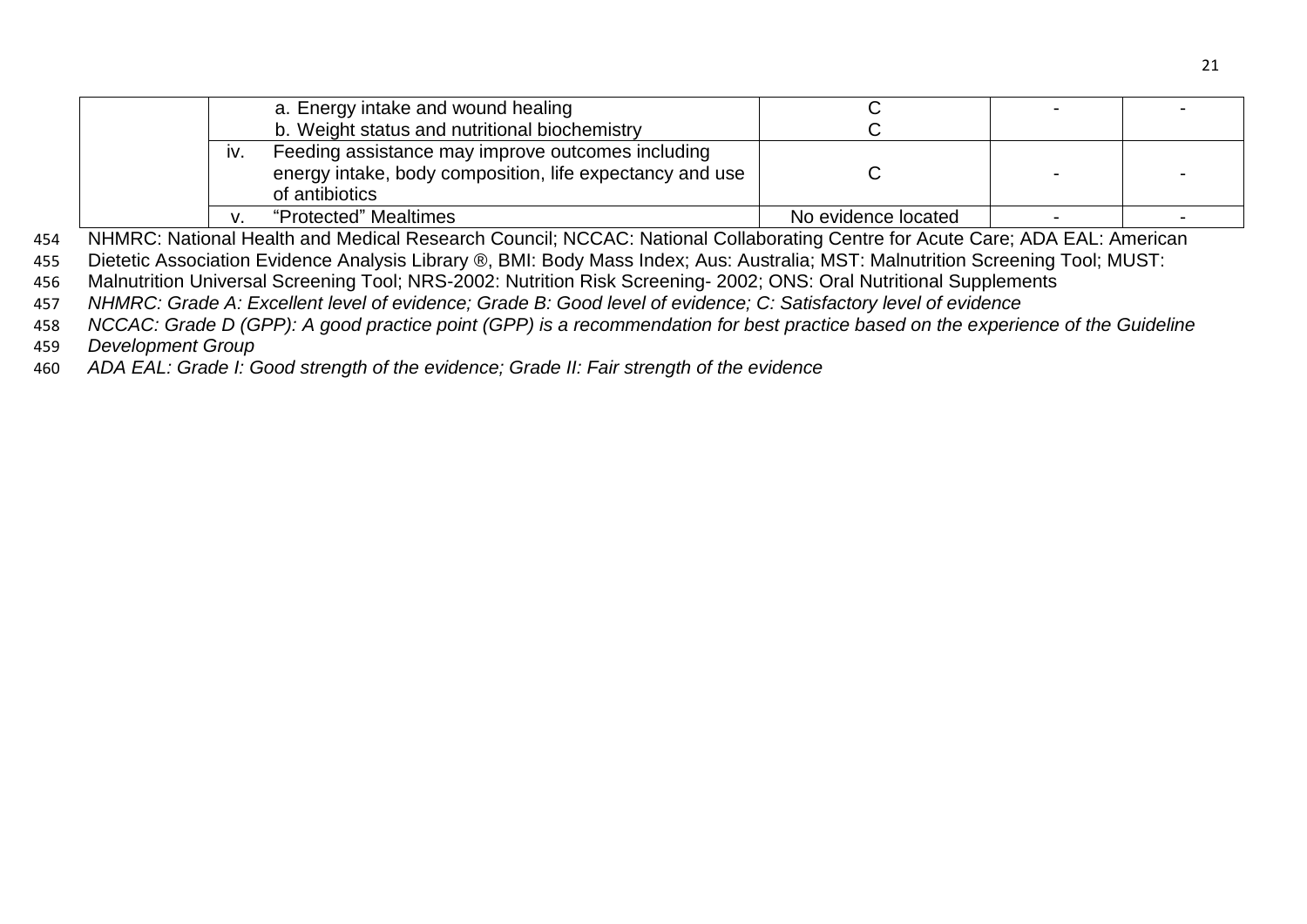#### <span id="page-23-15"></span>**REFERENCES**

- <span id="page-23-0"></span> 1. Agarwal, E., M. Ferguson, M. Banks, J. Bauer, S. Capra and E. Isenring, *Nutritional status and dietary intake of acute care patients: Results from the Nutrition Care Day Survey 2010.* Clinical Nutrition, 2011. **31**(1): p. 41-47.
- <span id="page-23-1"></span> 2. Pichard, C., U.G. Kyle, A. Morabia, A. Perrier, B. Vermeulen and P. Unger, *Nutritional assessment: lean body mass depletion at hospital admission is associated with an increased length of stay.* Am J Clin Nutr, 2004. **79**(4): p. 613-618.
- <span id="page-23-2"></span> 3. Norman, K., C. Pichard, H. Lochs and M. Pirlich, *Prognostic impact of disease-related malnutrition.* Clinical Nutrition, 2008. **27**: p. 5-15.
- <span id="page-23-3"></span> 4. Elia, M., L. Zellipour and R. Stratton, *To screen or not to screen for adult malnutrition.* Clinical Nutrition, 2005. **24**: p. 867-884.
- <span id="page-23-4"></span> 5. National Collaborating Centre for Acute Care, *Nutrition support in adults: Oral nutrition support, enteral tube feeding and parenteral nutrition. National Collaborating Centre for Acute Care, London. Available from [www.rcseng.ac.uk.](http://www.rcseng.ac.uk/) Accessed on 3rd August 2009.* 2006.
- <span id="page-23-5"></span> 6. Ferguson, M., S. Capra, J. Bauer and M. Banks, *Development of a Valid and Reliable Malnutrition Screening Tool for Adult Acute Hospital Patients.* Nutrition, 1999. **15**(6): p. 458-464.
- 7. Kruizenga, H., J. Seidell, de Vet HCW, N. Wierdsma and M. van Bokhorst-de van der Schueren, *Development and validation of a hospital screening tool for malnutrition: the short nutritional assessment questionnaire (SNAQ).* Clinical Nutrition, 2005. **24**: p. 75-82.
- <span id="page-23-14"></span> 8. Kondrup, J., H. Rasmussen, O. Hamberg, Z. Stanga and An Ad Hoc Espen Working Group, *Nutritional Risk Screening (NRS 2002): a new method based on analysis of controlled clinical trials.* Clinical Nutrition, 2003. **22**(3): p. 321-336.
- 9. Rubenstein, L., J. Harker, A. Salva, Y. Guigoz and B. Vellas, *Screening for undernutrition in geriatric practice: Developing the Short-Form Mini Nutritional Assessment (MNA-SF).* Journal of Gerontology, 2001. **56A**: p. M366-M372.
- 10. Elia, M., *Screening for malnutrition: a multidisciplinary responsibility. Development and use of the malnutrition universal screening tool ('MUST') for Adults.* . 2003: Redditch: BAPEN 2003.
- <span id="page-23-6"></span> 11. Watterson, C., A. Fraser, M. Banks, E. Isenring, M. Miller, K. Silvester, et al., *Evidence based guidelines for nutritional management of malnutrition in adult patients across the continuum of care* Nutrition and Dietetics, 2009. **66**(s3): p. s1-s34.
- <span id="page-23-16"></span> 12. Mueller, C., C. Compher, D.M. Ellen and the American Society for Parenteral Enteral Nutrition Board of Directors, *A.S.P.E.N. Clinical Guidelines.* Journal of Parenteral and Enteral Nutrition, 2011. **35**(1): p. 16-24.
- 13. Kondrup, J., S. Allison, M. Elia, B. Vellas and M. Plauth, *ESPEN Guidelines for Nutrition Screening 2002.* Clinical Nutrition, 2003. **22**(4): p. 415-421.
- <span id="page-23-7"></span> 14. Ferguson, M. and S. Capra, *Nutrition screening practices in Australian hospitals.* Australian Journal of Nutrition and Dietetics, 1998. **55**(4): p. 157-161.
- <span id="page-23-8"></span> 15. Ferguson, M., M. Banks, J. Bauer, E. Isenring, A. Vivanti and S. Capra, *Nutrition screening practices in Australian healthcare facilities: a decade later.* Nutrition and Dietetics, 2010. **67**: p. 213-218.
- <span id="page-23-9"></span> 16. Hospital Caterers Association (2004), *Protected mealtimes policy. (online). Available at <http://www.hospitalcaterers.org/documents/pmd.pdf> (accessed 12th August 2011).*
- <span id="page-23-10"></span> 17. Xia, C. and H. McCutcheon, *Mealtimes in hospital- who does what?* Issues in Clinical Nursing, 2006. **15**: p. 1221-1227.
- <span id="page-23-11"></span> 18. American Dietetic Association Evidence Analysis Library. *Nutrition Screening Evidence Analysis Project*. Available from[: http://www.adaevidencelibrary.com/topic.cfm?cat=3584,](http://www.adaevidencelibrary.com/topic.cfm?cat=3584) ADA, Accessed on 21st November 2011.
- <span id="page-23-12"></span>19. Schenker, S., *Undernutrition in the UK.* Nutrition Bulletin, 2003. **28**(1): p. 87-120.
- <span id="page-23-13"></span> 20. Jensen, G., J. Friedmann, D. Henry, A. Skipper, E. Beiler, C. Porter, et al., *Noncompliance with body weight measurement in tertiary care teaching hospitals.* Journal of Parenteral and Enteral Nutrition, 2003. **27**(1): p. 89-90.